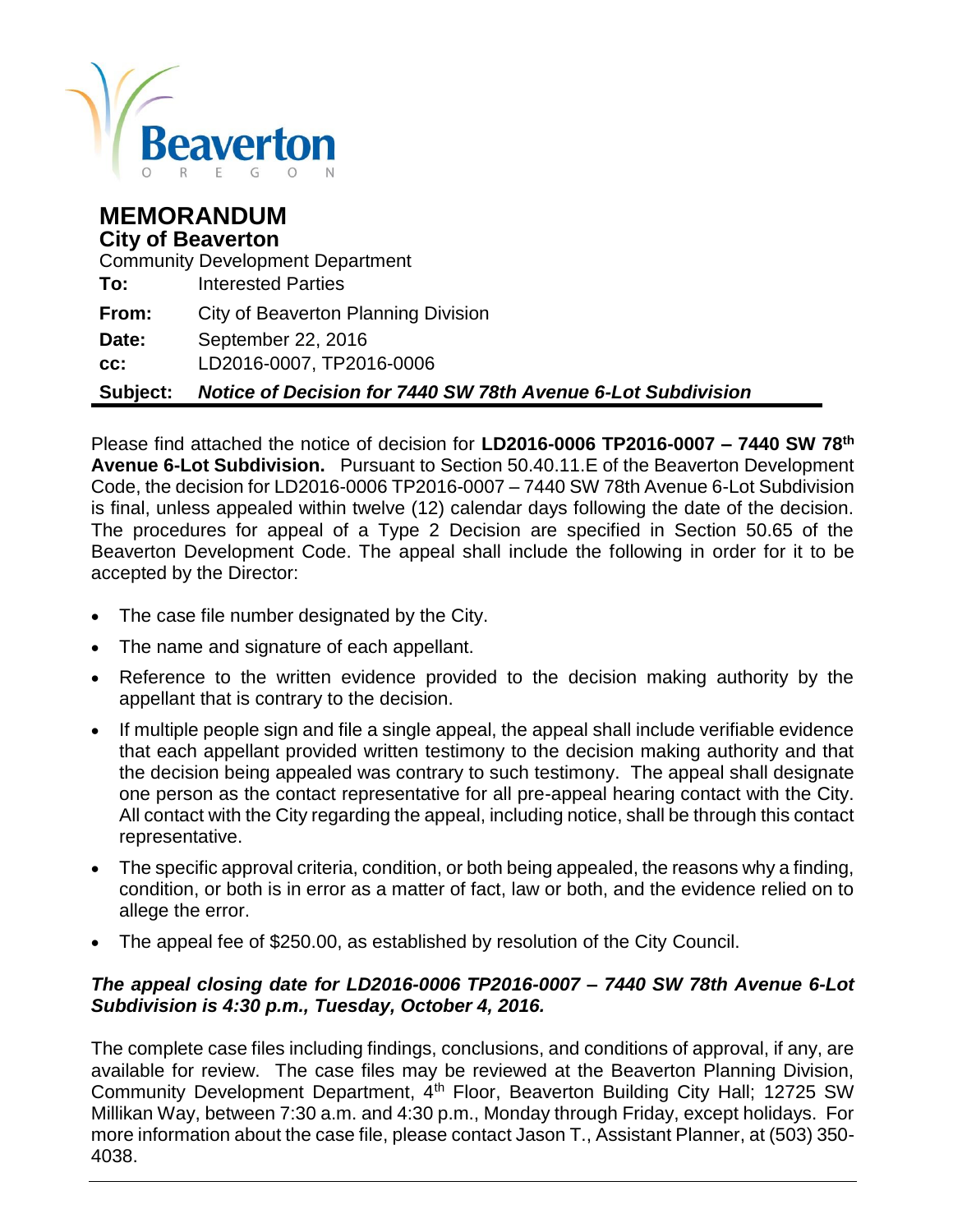

# **NOTICE OF DECISION**

| TO:                                            | <b>All Interested Parties</b>                                                                                                                                                                                                                                                                                                    |
|------------------------------------------------|----------------------------------------------------------------------------------------------------------------------------------------------------------------------------------------------------------------------------------------------------------------------------------------------------------------------------------|
| FROM:                                          | Jason T., Assistant Planner                                                                                                                                                                                                                                                                                                      |
| <b>PROPOSAL:</b>                               | LD2016-0007, TP2016-0006 (7440 SW 78th Avenue 6-Lot<br><b>Preliminary Subdivision).</b>                                                                                                                                                                                                                                          |
| <b>LOCATION:</b>                               | The property is located at 7440 SW 78th Avenue. Tax lot 3500<br>of Washington County's Tax Assessors tax map 1S124CA.                                                                                                                                                                                                            |
| <b>SUMMARY:</b>                                | The applicant is seeking approval of a Preliminary Subdivision<br>application to develop an approximately 1.07 acre lot in the R7<br>zoning district, into a six (6) lot single family subdivision and a<br>Tree Plan Two application to remove twenty seven (27)<br>community trees to accommodate the development of the site. |
| APPLICANT-<br><b>PROPERTY</b><br><b>OWNER:</b> | Integral LLC<br>Attn: Marsha Rakhlin<br>5293 SW Kenny Street<br>Lake Oswego, OR 97035                                                                                                                                                                                                                                            |
| <b>APPLICANT:</b>                              | <b>Mark Dane Planning</b><br>12725 SW Glen Haven Street<br>Portland, OR 97225                                                                                                                                                                                                                                                    |
| <b>APPLICABLE CRITERIA:</b>                    | Preliminary Subdivision: Section 40.45.15.5.C<br>Tree Plan Two: Section 40.10.15.1.C<br>Facilities Review: Section 40.30                                                                                                                                                                                                         |
| <b>RECOMMENDATIONS:</b>                        | APPROVAL of LD2016-0007(7440 SW 78th Avenue 6-Lot<br>Preliminary Subdivision) subject to conditions identified at<br>the end of this report.                                                                                                                                                                                     |
|                                                | APPROVAL of TP2016-0006 (7440 SW 78th Avenue 6-Lot<br>Preliminary Subdivision) subject to conditions identified at<br>the end of this report.                                                                                                                                                                                    |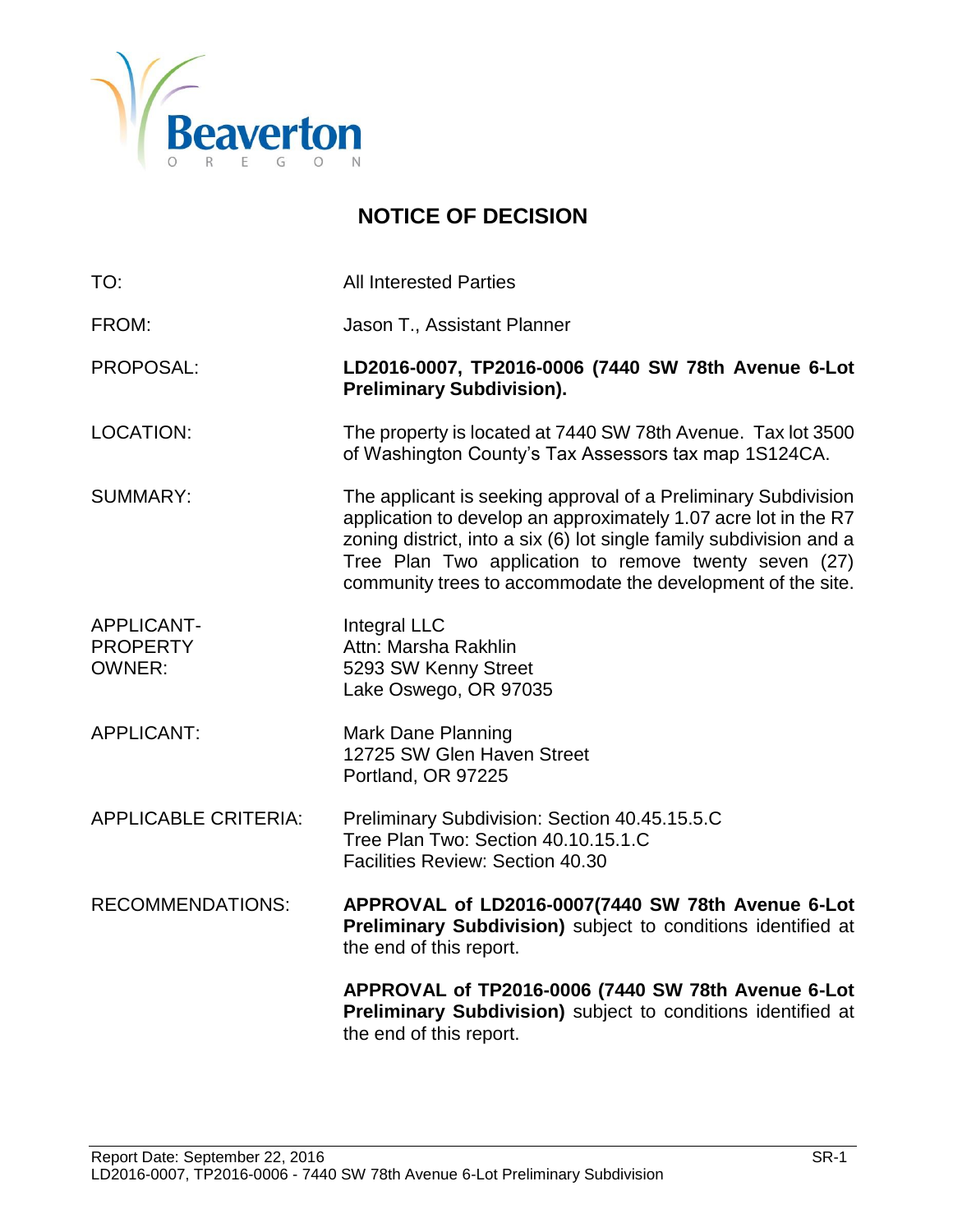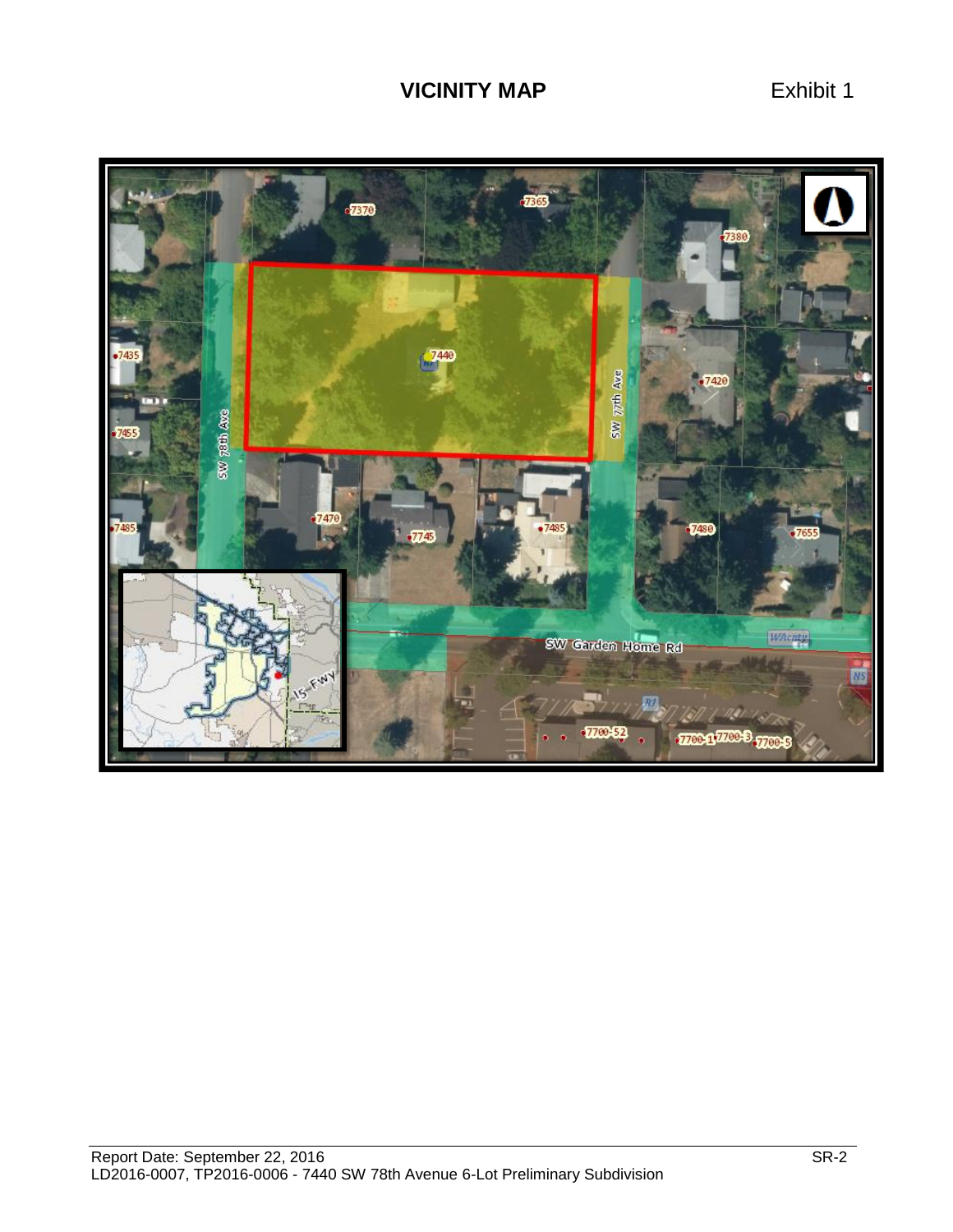# **BACKGROUND**

### **Key Application Dates**

| Application | <b>Submittal Date</b> | Deemed<br>Complete | $120$ -Day <sup>*</sup> | 240-Day**      |
|-------------|-----------------------|--------------------|-------------------------|----------------|
| LD2016-0007 | March 7, 2016         | July 27, 2016      | November 24, 2016       | March 24, 2017 |
| TP2016-0006 | May 10, 2016          | July 27, 2016      | November 24, 2016       | March 24, 2017 |

\* Pursuant to Section 50.25.8 of the Beaverton Development Code, the City will reach a final decision on an application within 120 calendar days from the date that the application was determined to be complete or deemed complete unless the applicant agrees to extend the 120 calendar day time line pursuant to subsection 9 or unless State law provides otherwise.

\*\* Pursuant to Section 50.25.9 of the Beaverton Development Code, the total of all extensions may not to exceed 240 calendar days from the date the application was deemed complete. This is the latest date by which a final written decision on the proposal can be made.

#### **Existing Conditions Table**

| Zoning                               | R7 (Urban Standard Density)                                     |                      |  |  |
|--------------------------------------|-----------------------------------------------------------------|----------------------|--|--|
| <b>Current</b><br><b>Development</b> | This property is currently developed with a single family home. |                      |  |  |
| <b>Site Size</b>                     | Approximately 1.07 Acres                                        |                      |  |  |
| <b>NAC</b>                           | Denney Whitford / Raleigh West                                  |                      |  |  |
|                                      | Zoning:                                                         | Uses:                |  |  |
| Surrounding<br><b>Uses</b>           | North: Washington County                                        | North: Single-Family |  |  |
|                                      | South: Washington County                                        | South: Single-Family |  |  |
|                                      | East: Washington County                                         | East: Single-Family  |  |  |
|                                      | West: Washington County                                         | West: Single-Family  |  |  |
|                                      |                                                                 |                      |  |  |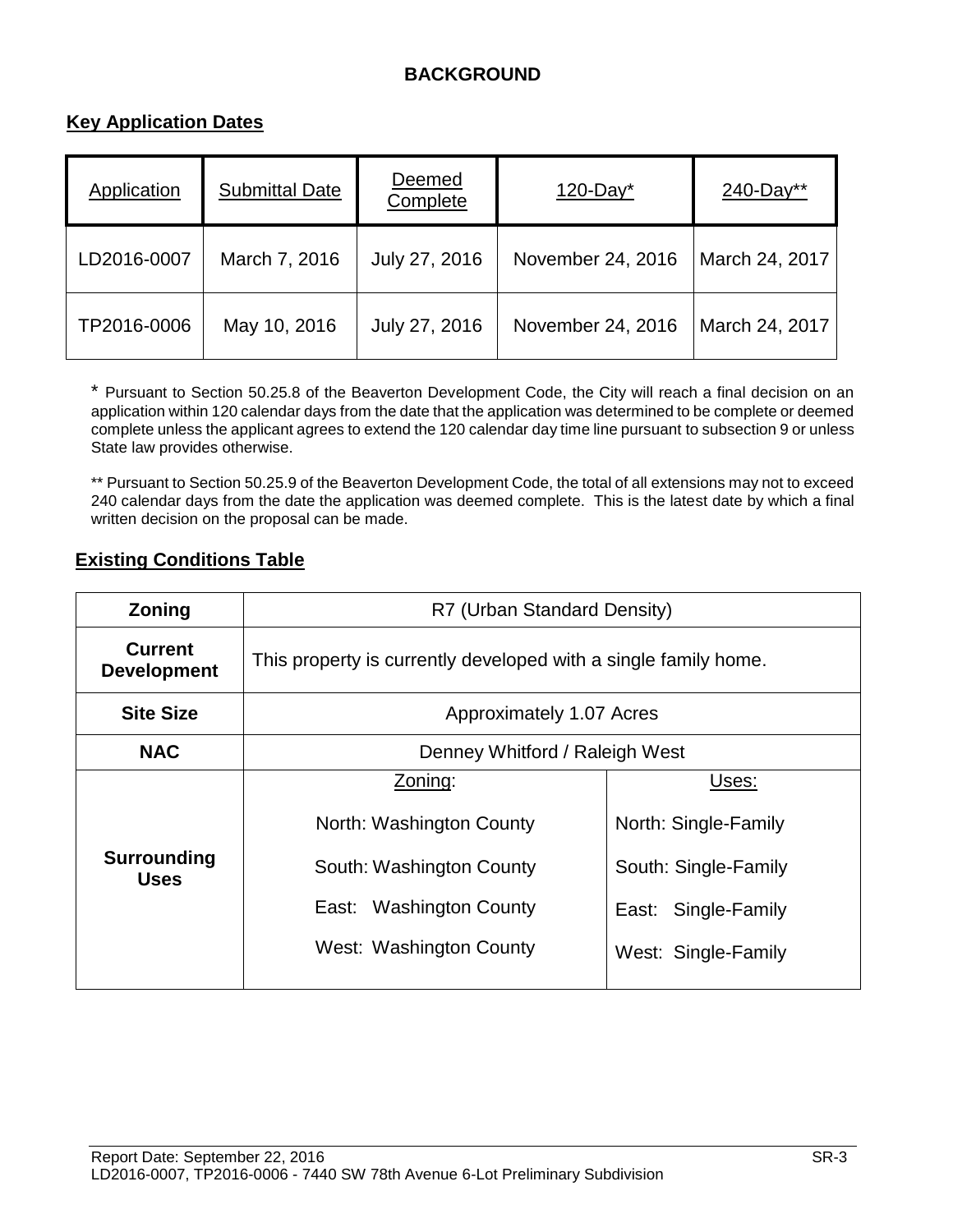# **DESCRIPTION OF APPLICATION AND TABLE OF CONTENTS**

| Attachment A: Facilities Review Committee Technical Review and<br><b>Recommendation Report</b> | <b>PAGE No.</b><br>$FR1 - 8$ |
|------------------------------------------------------------------------------------------------|------------------------------|
| Attachment B: LD2016-0007                                                                      | $LD1 - 4$                    |
| <b>Attachment C: TP2016-0006</b>                                                               | $TP1 - 5$                    |
| <b>Attachment D: Conditions of Approval</b>                                                    | $COA1 - 5$                   |
|                                                                                                |                              |

#### **Exhibit 1. Vicinity/Zoning Map**

#### **Exhibit 2. Agency Comments**

- **2.1** Conditions of approval dated September 13, 2016, by Jeremy Foster, Fire Marshal for Tualatin Valley Fire and Rescue.
- **2.2** Conditions of approval dated August 12, 2016, by Naomi Vogel, Associate Planner with Washington County Land Use and Transportation.

#### **Exhibit 3. Public Comment**

- **3.1** Email received August 24<sup>th</sup>, 2016 from Darren Davidson and Becky Rice residing at 7365 SW 77<sup>th</sup> Avenue, Portland, OR 97223, expressing concern over the removal of trees.
- **3.2** Email received August 24<sup>th</sup>, 2016 from Mickey J. and Billy Lindsay residing at 7375 SW 78<sup>th</sup> Avenue, Portland, OR 97223, expressing concern over the removal of trees and over the potential style of future homes to be built.
- **3.3** Email received August 24<sup>th</sup>, 2016 from Lynn C. Thorsen residing at 6605 SW 90<sup>th</sup> Avenue Portland, OR 97223, expressing concern over the removal of trees.
- **3.4** Email received August 24<sup>th</sup>, 2016 from Sherry Stratton residing at 7350 SW 78<sup>th</sup> Avenue, Portland, OR 97223, expressing concern over the removal of trees and over the number of lots being proposed.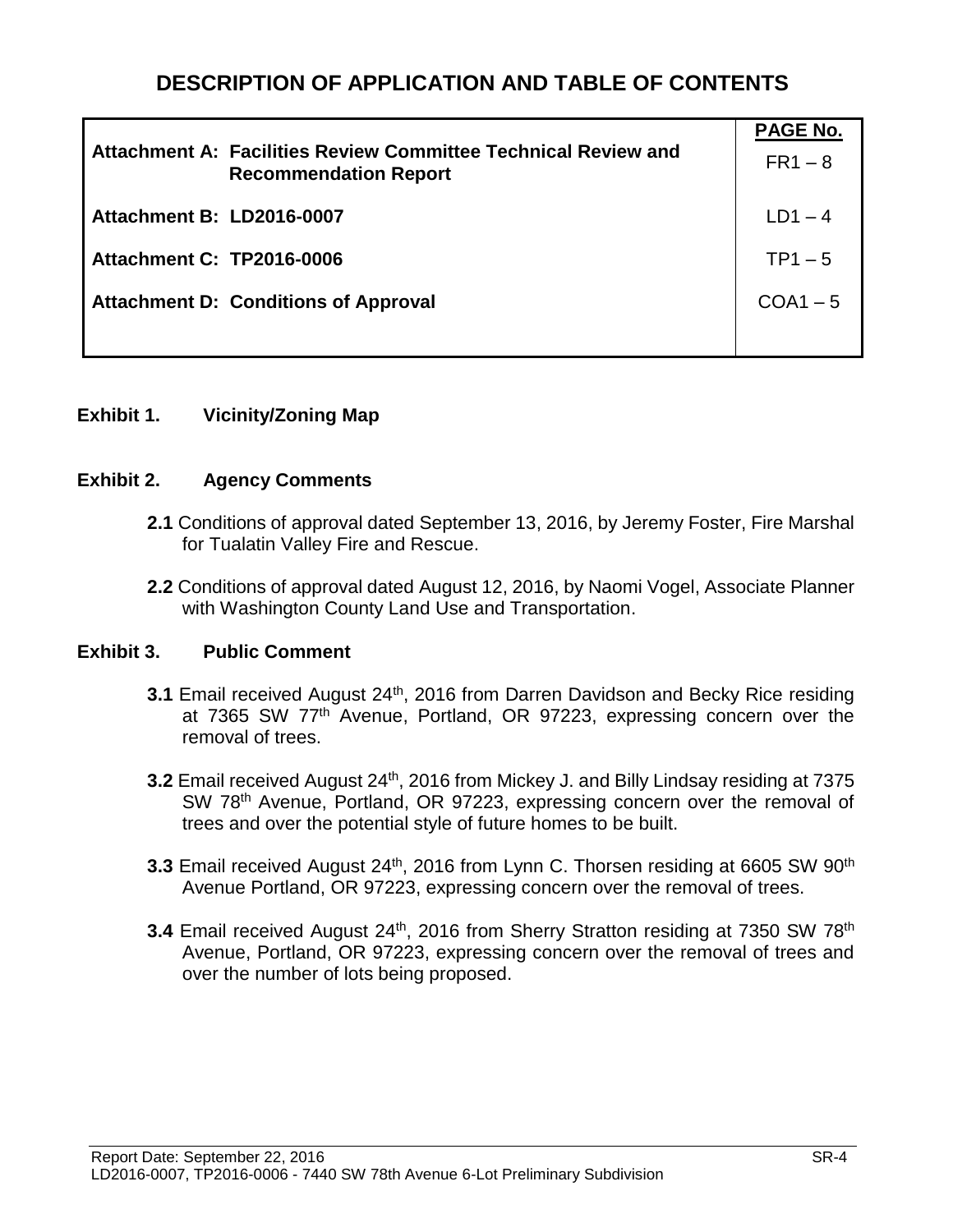# **Facilities Review Committee Technical Review and Recommendations LD2016-0007, TP2016-0006 7440 SW 78th Avenue 6-Lot Preliminary Subdivision**

#### **Section 40.03 Facilities Review Committee:**

The Facilities Review Committee has conducted a technical review of the application, in accordance with the criteria contained in Section 40.03 of the Development Code.

**The Facilities Review Committee Criteria for Approval will be reviewed for all criteria that are applicable to the five (5) applications as identified above:**

#### *A. All critical facilities and services related to the proposed development have, or can be improved to have, adequate capacity to serve the proposed development at the time of its completion.*

#### **Facts and Findings:**

Chapter 90 of the Development Code defines "critical facilities" to be services that include public water, public sanitary sewer, storm water drainage and retention, transportation and fire protection. Staff concurs with the applicant's statement that the site currently has adequate capacity or can be improved to have the capacity for all critical facilities and services to serve the site.

#### Transportation Finding:

The proposed development of six (6) single-family detached dwellings is expected to generate a level of new traffic that is lower than the thresholds where additional traffic analysis is required. Therefore, no Traffic Management Plan or Traffic Impact Analysis is required. The existing transportation network and the intersections near the site are expected to continue to function within accepted performance parameters as outlined in Beaverton's Transportation System Plan (TSP).

#### Street Widths

SW 78<sup>th</sup> Avenue is classified as a Washington County (L2) local street and has an existing right-of-way adjacent to the subject lot of approximately 20-feet wide from center line, which is less than the required 28-feet width needed to accommodate the full sidewalk and planter strip. Therefore additional right-of-way dedication of 8-feet is required.

SW 77<sup>th</sup> Avenue is classified as a City of Beaverton (L2) local street and has an existing rightof-way adjacent to the subject lot of approximately 20-feet wide from center line, which is less than the required 28-feet width needed. Therefore additional right-of-way dedication of 8-feet is required to accommodate the full sidewalk and planter strip. Staff recommends a condition requiring additional dedication to accommodate the sidewalk.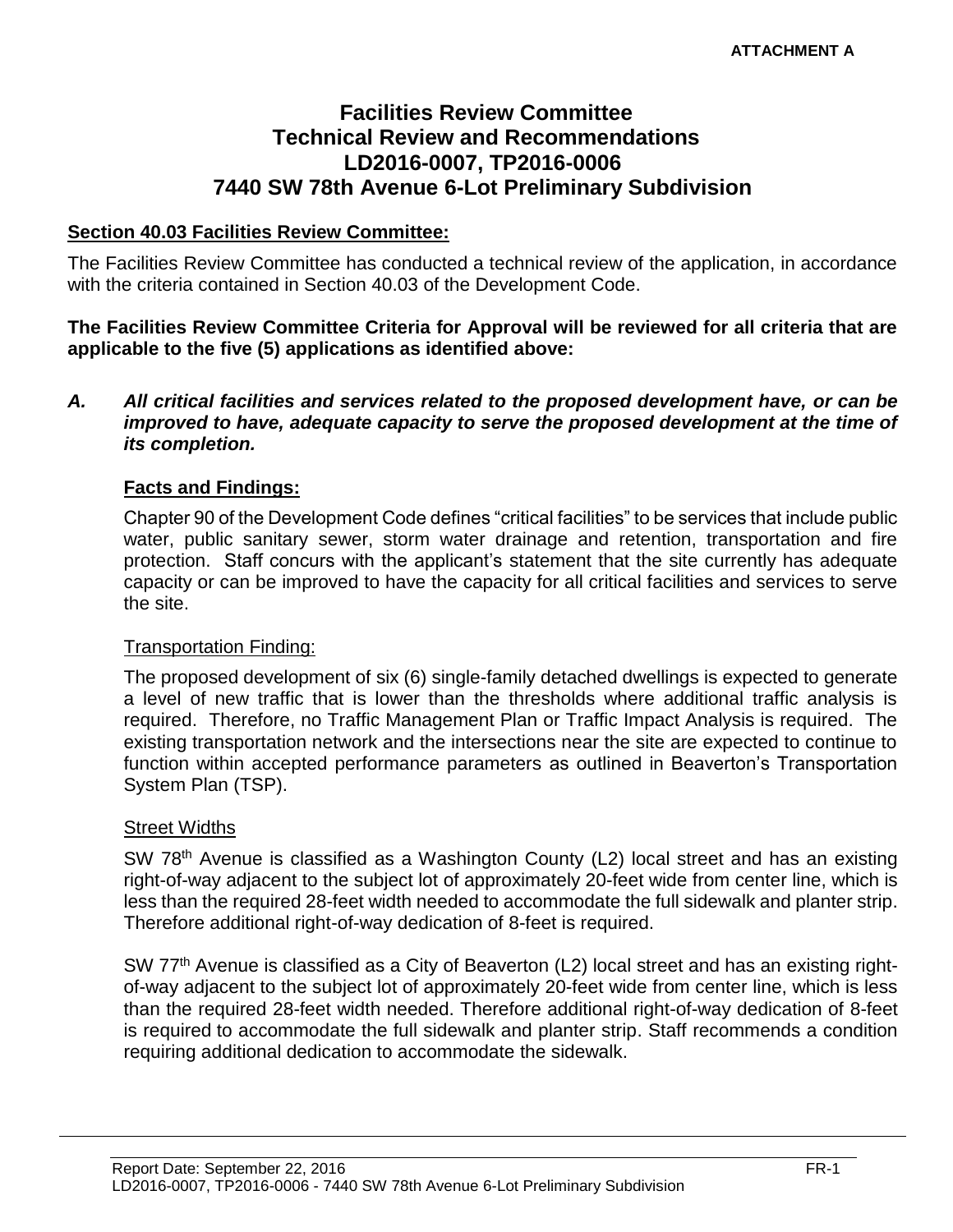#### Sidewalk Widths

To meet Washington County standards, Local streets are required to have a 5-foot-wide sidewalk and 4.5-foot-wide planter strip (measured to the face of the curb). The applicant's plans show construction of the required sidewalk along the SW 78<sup>th</sup> Avenue frontage consistent with the County L2 street standard. As a condition of approval, the sidewalk work must be completed prior to occupancy (final inspection) of the new houses.

To meet City standards, Local streets are required to have a 5-foot-wide sidewalk and 6.5-footwide planter strip (measured to the face of the curb). The applicant's plans show construction of the required sidewalk along the SW 77<sup>th</sup> Avenue frontage consistent with the L2 standard, with the exception that the sidewalk is shown in an easement. As a condition of approval, the sidewalk work must be completed prior to occupancy (final inspection) of the new houses.

The applicant shall provide a private walkway along both sides of the length of the, shared private driveway so as to allow direct pedestrian access from lots three and four to the public sidewalk on SW 77<sup>th</sup> Avenue. The private walkways can be constructed at the same grade as the asphalt driveway (no curb) if necessary, to meet the minimum fire access lane width and loading requirements, per condition number 4 of the pre-application notes.

#### Driveway Spacing

Lots 1 and 2 will access SW 78<sup>th</sup> Avenue via individual driveways and lots 5 and 6 will access SW 77<sup>th</sup> Avenue via individual driveways. Lots 3 and 4 will access SW 77<sup>th</sup> Avenue, via a 12foot wide shared driveway over a 20-foot access easement. As a condition of approval, a driveway maintenance agreement shall be submitted prior to final plat, for the shared driveway to SW 77<sup>th</sup> Avenue.

All proposed driveways meet the minimum 25-foot distance from the nearest intersection. Additionally, Local streets have no minimum spacing requirements between driveways.

### Fire Protection

Tualatin Valley Fire & Rescue (TVF&R) provides fire protection services for property in this area. TVF&R has reviewed the project and has provided conditions of approval with regard to this proposal, included as Exhibit 2 herein.

Prior to issuance of any building permit, the 12-foot shared private driveway to lots 3 and 4 to SW 77<sup>th</sup> Avenue, shall be constructed to meet minimum fire truck loading requirements. Refer to condition numbers 1 and 2 of the pre-application notes from TVF&R.

#### Public water

Water service is provided by the Tualatin Valley Water District, through existing water mains in SW 77<sup>th</sup> and SW 78<sup>th</sup> Avenues. The applicant's statement, that the available service has sufficient capacity to serve the proposed development shall be verified by TVWD.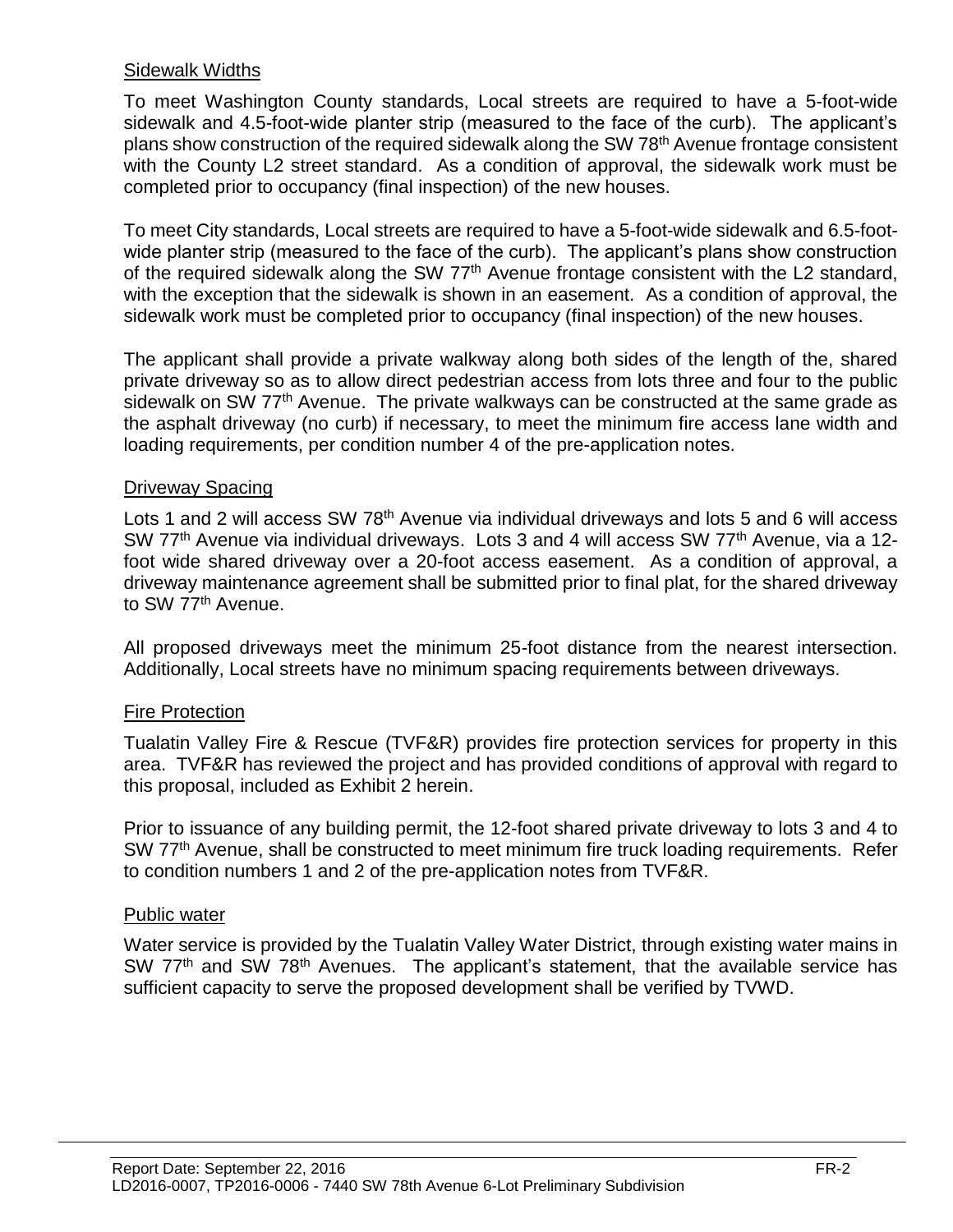#### Public sanitary sewer

Sanitary sewer service is provided by the City of Beaverton through sewer mains in SW Garden Home Road. The applicant will have the public main extended to the proposed properties as part of the Site Development process. The available service has sufficient capacity to serve the proposed development.

#### Storm water drainage

The City of Beaverton provides storm water service through storm mains in SW Garden Home Road. As part of the Site Development process, the applicant will propose LIDA facilities to collect storm water and drain to the public facilities in SW Garden Home Road. The City Site Development Engineer has reviewed the plan to determine that the combination of the proposed infiltration planters and the existing facilities, should provide adequate capacity to serve the proposed lots

**Therefore, staff finds that by satisfying the conditions of approval, the proposal meets the criterion for approval.**

*B. Essential facilities and services are available or can be made available, with adequate capacity to serve the development prior to its occupancy. In lieu of providing essential facilities and services, a specific plan may be approved if it adequately demonstrates that essential facilities, services, or both will be provided to serve the proposed development within five (5) years of occupancy.*

### **Facts and Findings:**

Chapter 90 of the Development Code defines "essential facilities" to be services that include schools, transit improvements, police protection, and on-site pedestrian and bicycle facilities in the public right-of-way. The applicant states that all essential facilities and services necessary to serve the proposed residential project are available, have adequate capacity, or can be improved to have capacity to serve the proposed project.

#### Utility Undergrounding (Section 60.65)

All utility poles must be moved and all utilities shall be placed underground to accommodate the proposed improvements.

The applicant shall provide plans prior to the issuance of a site development permit, for the placement of underground utility lines along street frontages, within the site, and for services to the proposed new development. The affected lines must be either undergrounded or a fee in lieu of undergrounding paid per Section 60.65 of the Development Code.

#### Transit improvements

This area is served by TriMet public transportation. Tri-Met has not provided comments addressing transit needs and potential future transit stops within the vicinity of the roadway project. There is a TriMet bus stop within 1/3<sup>rd</sup> of a mile, on SW Oleson Road. The proposed improvements to the surrounding sidewalk system will improve the access to the nearby transit stops.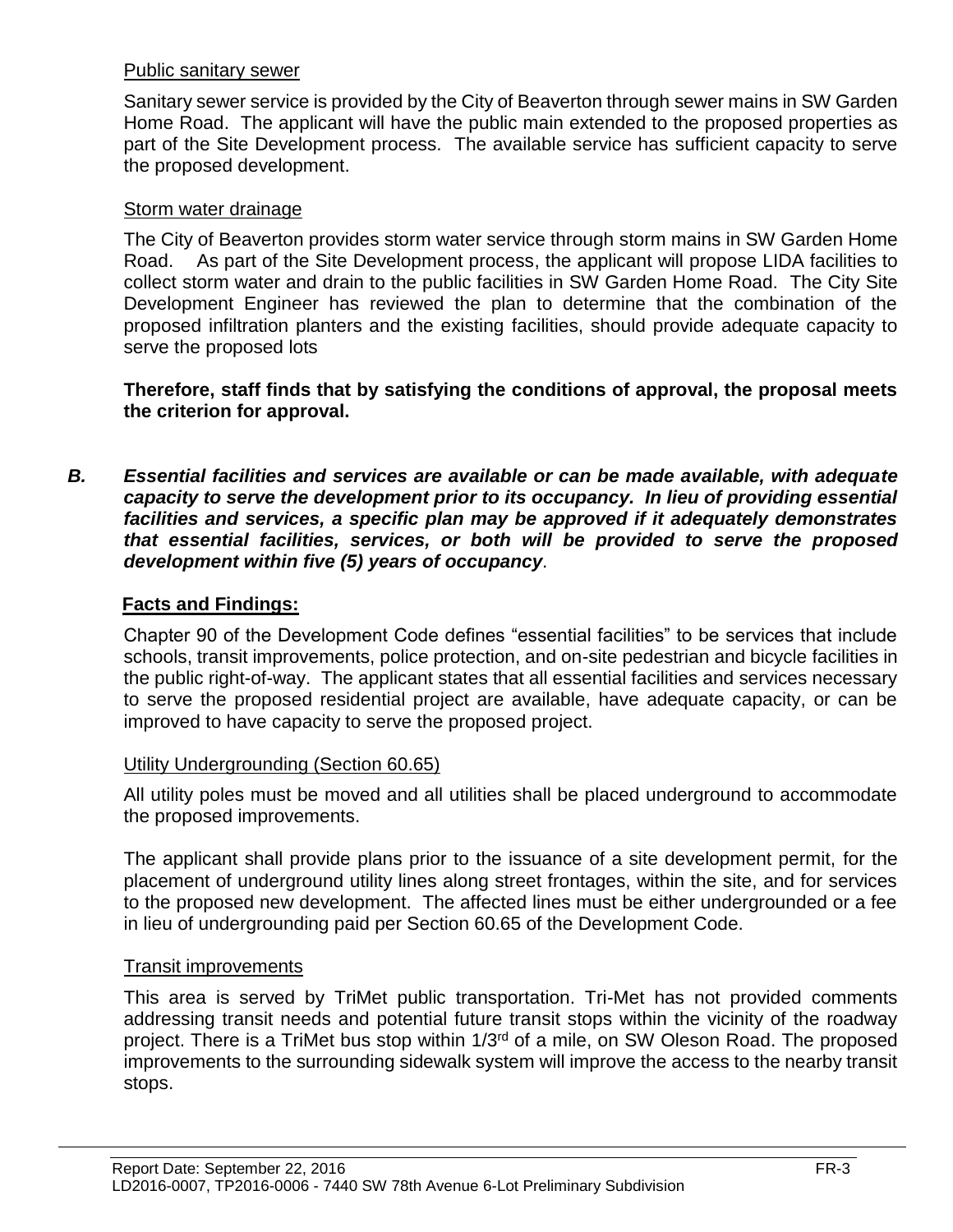#### Police protection

The site will be served by the Beaverton Police Department for public safety. The City of Beaverton Police Department received a copy of the submittal and have not provided comments in regard to this proposal.

#### On-site pedestrian and bicycle facilities

As a condition of approval, the applicant shall construct new sidewalks along the SW 77<sup>th</sup> and SW 78<sup>th</sup> Avenue frontages as described in Criterion A above. The applicant shall construct a private sidewalk along the length of both sides of the private driveway, so as to allow pedestrian access directly to the public sidewalk.

**Therefore, staff finds that by satisfying the conditions of approval, the proposal will meet the criterion for approval.**

*C. The proposal is consistent with all applicable provisions of Chapter 20 (Land Uses) unless the applicable provisions are modified by means of one or more applications which shall be already approved or which shall be considered concurrently with the subject application; provided, however, if the approval of the proposed development is contingent upon one or more additional applications, and the same is not approved, then the proposed development must comply with all applicable provisions of Chapter 20 (Land Uses).*

#### **Facts and Findings:**

The property is zoned Urban Standard Density (R-7). Standards of this zone require a minimum land area of 7,000 square feet per lot with minimum lot dimensions. All six lots will be a minimum of 7,000 square feet in size and are proposed with the required minimum lot dimensions.

**Therefore, staff finds that with satisfying the conditions of approval, the proposal meets the criterion for approval.**

*D. The proposed development is consistent with all applicable provisions of Chapter 60 (Special Regulations) and all improvements, dedications, or both, as required by the applicable provisions of Chapter 60 (Special Regulations), are provided or can be provided in rough proportion to the identified impact(s) of the proposed development.*

### **Facts and Findings:**

The following provisions in Chapter 60 were determined to be applicable.

#### Off-Street Parking Requirements (Section 60.30)

Within the R7 zone the off-street parking space requirement is one space per dwelling. The applicant's proposal meets the required number of off street parking spaces.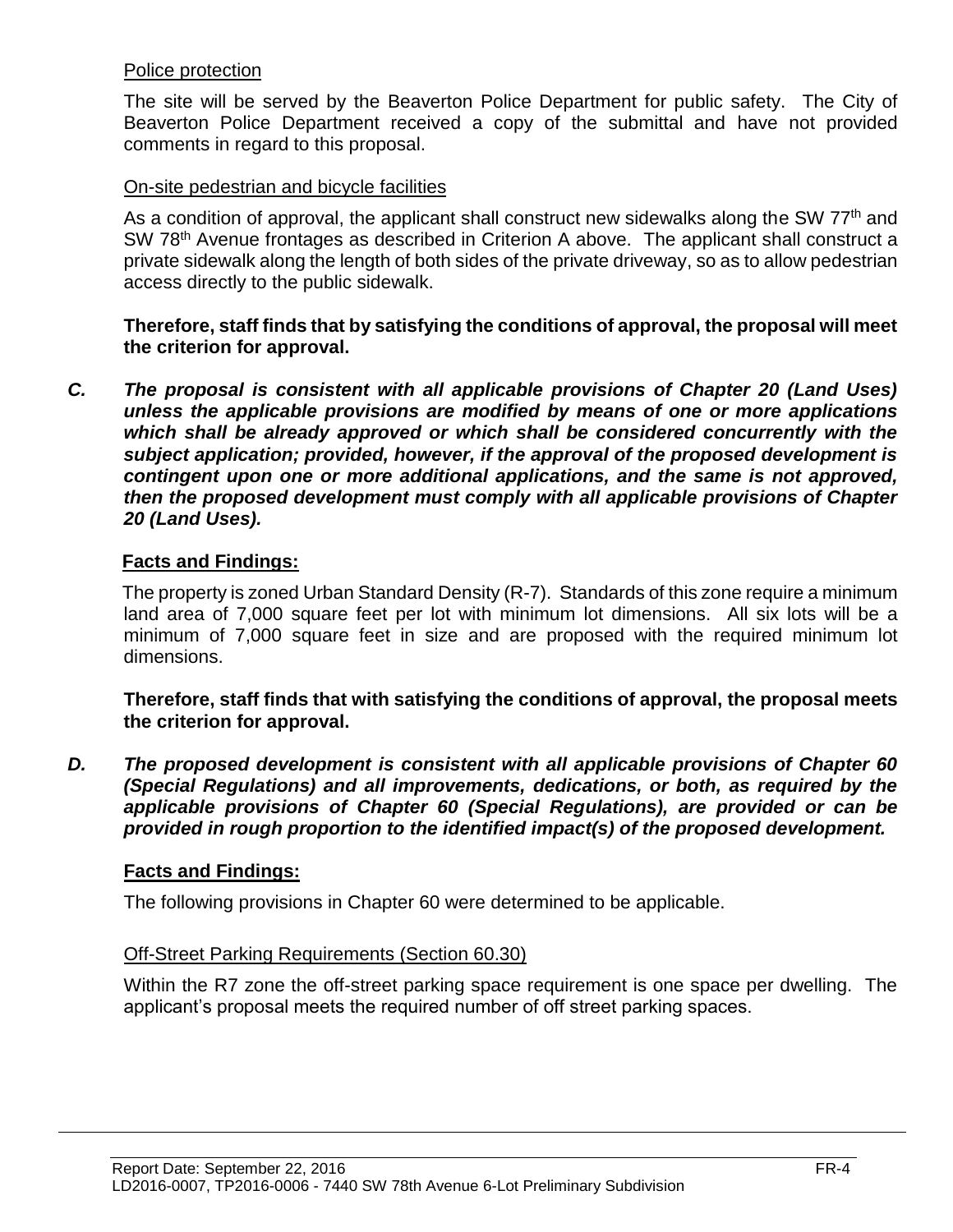# Trees and Vegetation Requirements (Section 60.60)

There are no protected trees on the site. There are twenty seven (27) Community Trees greater than 10-inches in diameter proposed for removal from the site. TP2016-0006 has been submitted in conjunction with the land division application. New street trees will be planted to meet the applicable requirements and new trees will be planted in the proposed storm water tract that meet Clean Water Services Standards.

# Street Trees (Section 60.15.15.6)

Section 60.15.15.6 requires street trees along residential developments. The applicant has proposed street trees along both SW 77<sup>th</sup> and SW 78<sup>th</sup> Avenues. Prior to the issuance of a site development permit, the applicant shall provide street trees in accordance with Beaverton's street tree program*.*

### Transit Facilities (Section 60.55.40)

The nearest bus stop is located within 1/3<sup>rd</sup> of a mile on SW Oleson Road and serves one bus route (Number 45). No new transit facilities are proposed or warranted.

### Street and Bicycle and Pedestrian Connection (Section 60.55.25)

See Criterion A above for response to this section.

# Minimum Street Widths (Section 60.55.30)

See Criterion A above for response to this section.

## Access Standards (Section 60.55.35)

See Criterion A above for response to this section.

### **Therefore, staff finds that by satisfying the conditions of approval, the proposal meets the criterion for approval.**

*E. Adequate means are provided or can be provided to ensure continued periodic maintenance and necessary normal replacement of the following private common facilities and areas: drainage ditches, roads and other improved rights-of-way, structures, recreation facilities, landscaping, fill and excavation areas, screening and fencing, ground cover, garbage and recycling storage areas and other facilities, not subject to periodic maintenance by the City or other public agency;*

# **Facts and Findings:**

The applicant states that individual homeowners will provide continued periodic landscape maintenance of individual properties. A Homeowners Association or maintenance agreement shall be formed to maintain the common private driveway serving lots 3 and 4.

Prior to issuance of the Final Plat, the applicant shall provide a written maintenance agreement or Homeowner Association Conditions, Covenants and Restrictions (CC&Rs) document in regard to the ongoing maintenance of the common private driveway. The agreement shall be recorded and the record number noted on the final plat approved by the Washington County Surveyor's Office.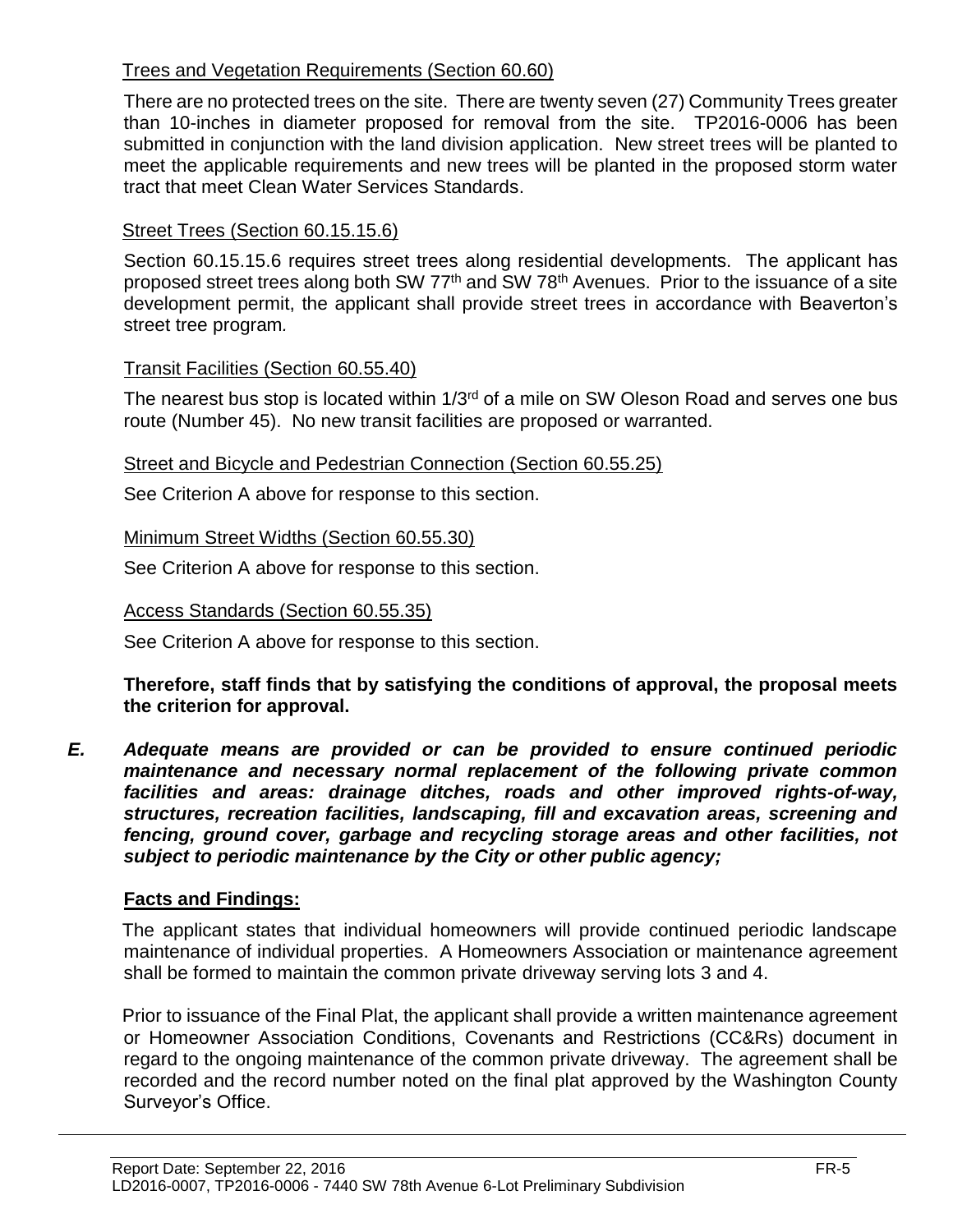The proposal, as represented does not present any barriers, constraints, or design elements that would prevent or preclude required maintenance of the private infrastructure and facilities on site.

**Therefore, staff finds that by satisfying the conditions of approval, the proposal meets the criterion for approval.**

*F. There are safe and efficient vehicular and pedestrian circulation patterns within the boundaries of the development.*

#### **Facts and Findings:**

The applicant states the proposed vehicular and pedestrian circulation has been designed to the minimum requirements and standards that facilitate safe, efficient, and direct travel.

**Therefore, staff finds that by satisfying the conditions of approval, the proposal meets the criterion for approval.**

*G. The development's on-site vehicular and pedestrian circulation systems connect to the surrounding circulation systems in a safe, efficient, and direct manner.*

### **Facts and Findings:**

The applicant states the proposal's on-site vehicular and pedestrian circulation systems connect to the surrounding circulation systems in a safe, efficient, and direct manner.

Staff concurs with the applicant's findings. Refer to section F above for staff's response.

**Therefore, staff finds that by satisfying the conditions of approval, the proposal meets the criterion for approval.**

*H. Structures and public facilities and services serving the development are designed in accordance with adopted City codes and standards and provide adequate fire protection, including, but not limited to, fire flow.*

### **Facts and Findings:**

The applicant indicates that public facilities serving the site will meet City codes and standards that provide adequate fire protection and emergency vehicle access to each lot. The applicant's plans have been reviewed by the TVF&R Fire Marshal and conditions of approval are provided as Exhibit 2, herein.

**Therefore, staff finds that by satisfying the conditions of approval, the proposal meets the criterion for approval.**

*I. Structures and public facilities serving the development site are designed in accordance with adopted City codes and standards and provide adequate protection from crime and accident, as well as protection from hazardous conditions due to inadequate, substandard or ill-designed development.*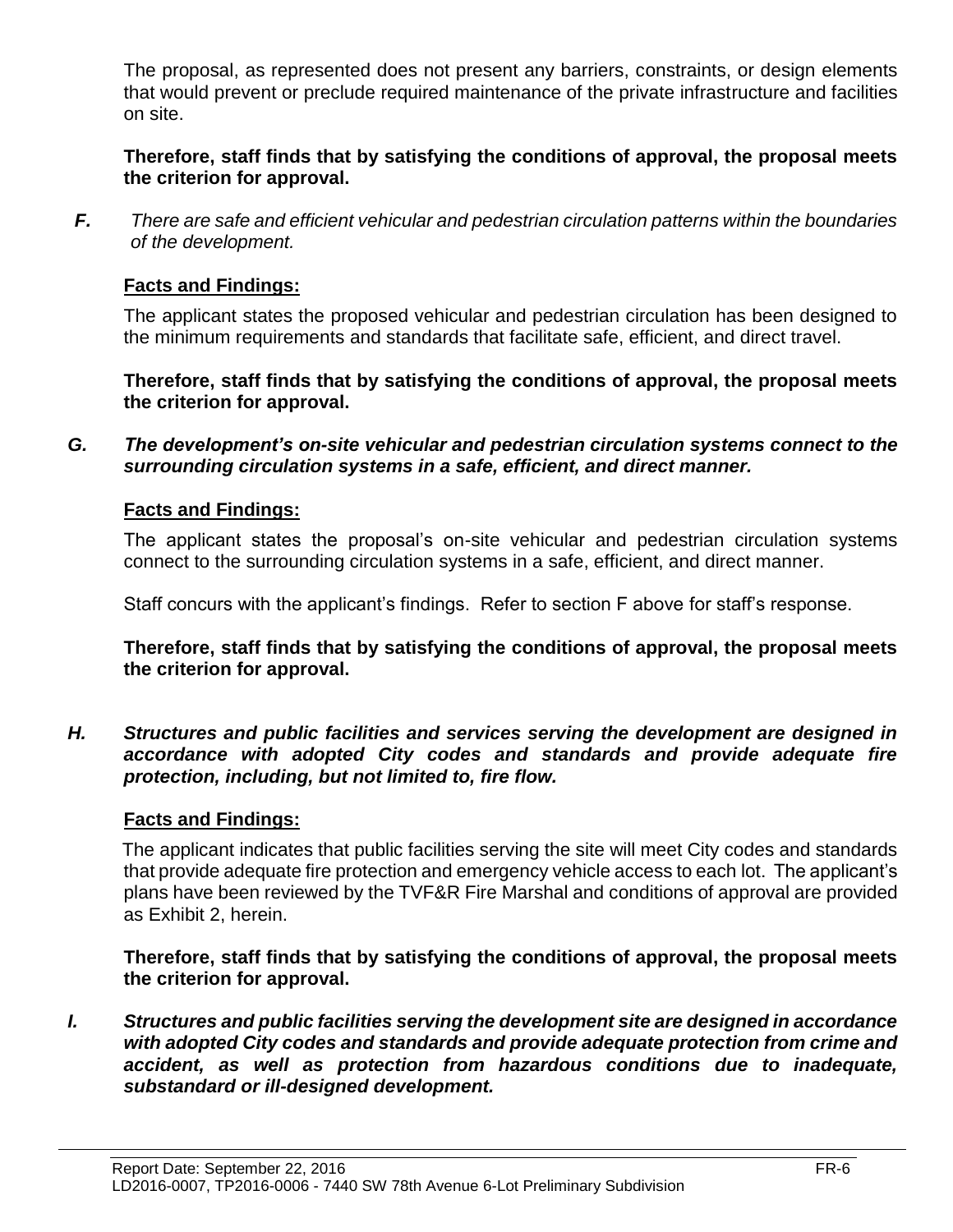## **Facts and Findings:**

The conditions of approval stated at the end of this document, provide requirements of the applicant to obtain a Site Development and Building Permit through the City, to ensure that structures and public facilities will be designed and built in accordance to the applicable codes and standards.

**Therefore, staff finds that by satisfying the conditions of approval, the proposal meets the criterion for approval.**

*J. Grading and contouring of the development site is designed to accommodate the proposed use and to mitigate adverse effect(s) on neighboring properties, public rightof-way, surface drainage, water storage facilities, and the public storm drainage system.*

### **Facts and Findings:**

The committee notes the proposed grading plan for the proposal appears to adequately mitigate potential adverse effects on neighboring properties and public rights-of-way. The applicant has provided preliminary plans and calculations for LIDA facilities. The City Site Development Division staff has recommended conditions of approval to ensure that any proposed grading will comply with City standards.

**Therefore, staff finds that by satisfying the conditions of approval, the proposal meets the criterion for approval.**

*K***.** *Access and facilities for physically handicapped people are incorporated into the development site and building design, with particular attention to providing continuous, uninterrupted access routes.*

### **Facts and Findings:**

The applicant is required to meet all applicable accessibility standards of the International Building Code, the International Fire Code, and other standards as required by the American Disabilities Act (ADA). Conformance with the technical design standards for Code accessibility requirements are to be shown on the approved construction plans associated with Site Development and Building Permit approvals.

**Therefore, staff finds that by satisfying the conditions of approval, the proposal meets the criterion for approval.**

*L***.** *The proposal contains all required submittal materials as specified in Section 50.25.1 of the Development Code.* 

#### **Facts and Findings:**

The applicant has supplied all applicable submittal requirements, as specified in Section 50.25.1 of the Development Code.

### **Therefore, staff finds that the proposal meets the criterion for approval.**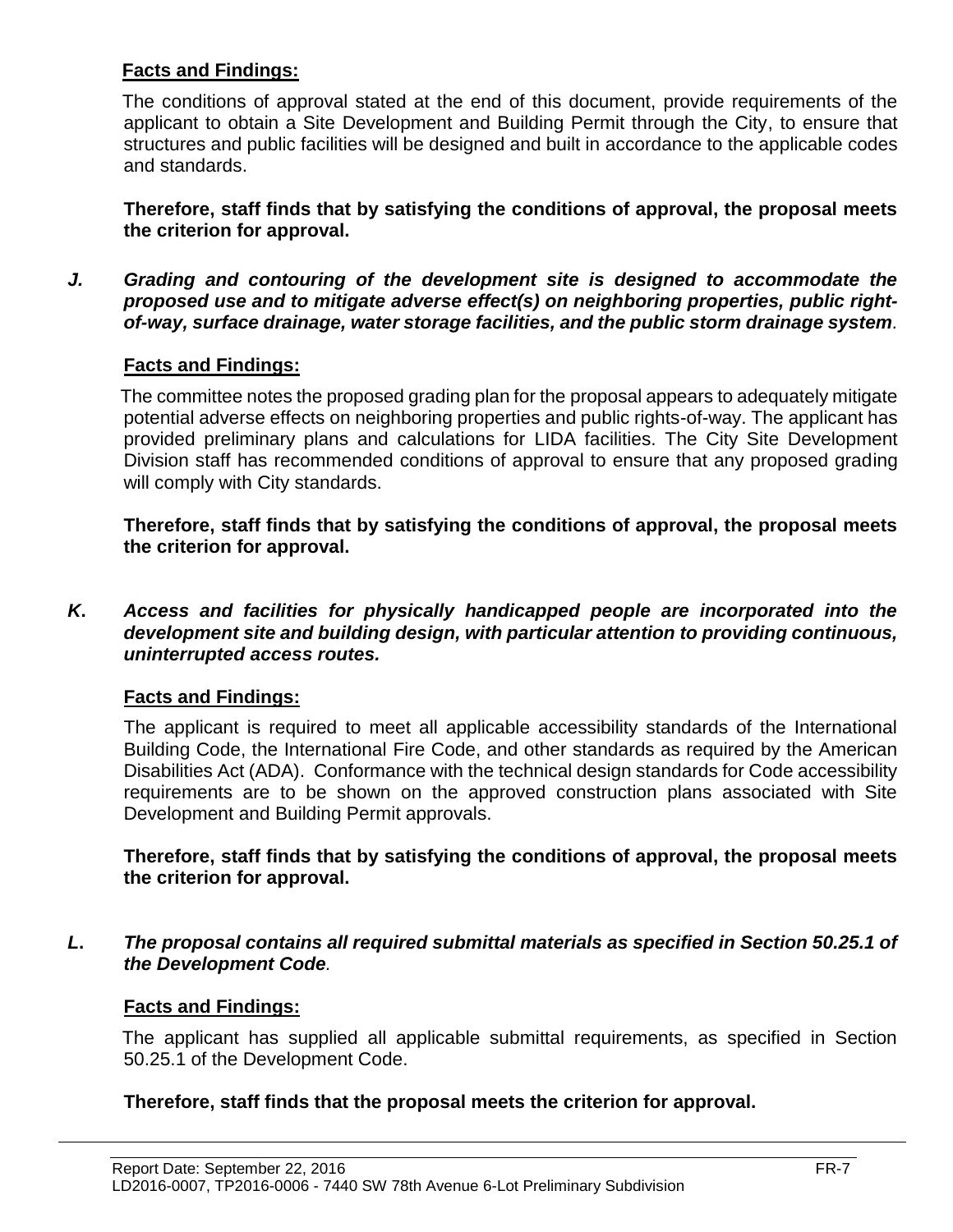# **Code Conformance Analysis Chapter 20 Use and Site Development Requirements Urban Standard Density (R7) Zoning District**

| <b>CODE</b><br><b>STANDARD</b>                                          | <b>CODE REQUIREMENT</b>                                               | <b>PROJECT PROPOSAL</b>                                                                                                                                                                                                                              | <b>MEETS</b><br>CODE? |
|-------------------------------------------------------------------------|-----------------------------------------------------------------------|------------------------------------------------------------------------------------------------------------------------------------------------------------------------------------------------------------------------------------------------------|-----------------------|
|                                                                         |                                                                       | <b>Development Code Section 20.05.20</b>                                                                                                                                                                                                             |                       |
| Permitted<br><b>Uses</b>                                                | Detached Residential                                                  | No development is proposed with this<br>partition application, but Single Family Yes<br>Detached Residential lots are proposed.                                                                                                                      |                       |
|                                                                         |                                                                       | <b>Development Code Sections 20.05.15</b>                                                                                                                                                                                                            |                       |
| Minimum Lot<br>Area                                                     | 7,000 square feet                                                     | The applicant proposes six (6) lots with a<br>minimum lot size of 7,000 square feet Yes<br>each.                                                                                                                                                     |                       |
| Yard<br><b>Setbacks</b><br>Minimums:<br>Front<br>Side<br>Rear<br>Garage | Front: 17-feet<br>Sides: 5-feet<br>Rear: 25-feet<br>Driveway: 20-feet | No structures are proposed. The<br>existing single family home and related<br>structures are proposed to be<br>demolished.<br><b>Proposed Yard Setbacks</b><br>Minimums:<br>Front: 17-feet<br>Side: 5 structures<br>Rear: 25-feet<br>Garage: 20-feet | <b>Yes</b>            |
| Maximum<br><b>Building</b><br>Height                                    | 35 feet                                                               | Not applicable, no structures are<br>proposed.                                                                                                                                                                                                       | N/A                   |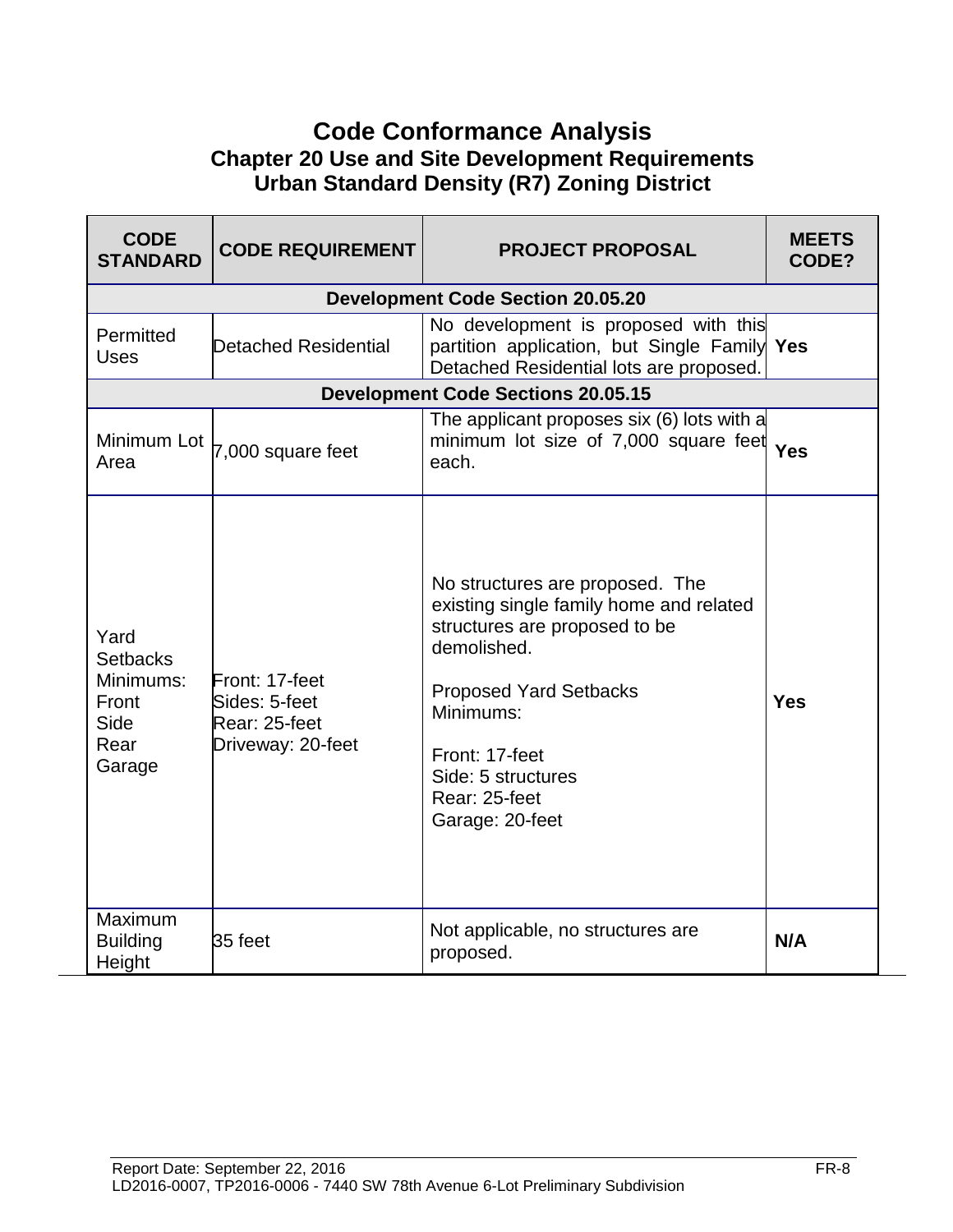# **Analysis & Findings for Preliminary Subdivision Approval LD2016-0007– 7440 SW 78th Avenue 6-Lot Subdivision**

#### **Section 40.45.15.5.C Approval Criteria.**

*In order to approve a Preliminary Subdivision application, the decision making authority shall make findings based on evidence provided by the applicant demonstrating that all the following criteria are satisfied.*

*1. The application satisfies the threshold requirements for a Preliminary Subdivision application.* 

#### **Facts and Findings:**

Section 40.45.15.5.A *Threshold: An application for a Preliminary Subdivision shall be required when the following threshold applies:*

*"The creation of four (4) or more new lots from at least one (1) lot of record in one (1) calendar year."*

The applicant proposes to divide one (1) legal lot into six (6) legal lots of record.

**Therefore, staff finds the proposal meets the criterion for approval.**

*2. All City application fees related to the application under consideration by the decision making authority have been submitted.*

#### **Facts and Findings:**

The applicant submitted the required fee for a Preliminary Subdivision application.

**Therefore, staff finds the proposal meets the criterion for approval.**

*3. The proposed development does not conflict with any existing City approval, except the City may modify prior approvals through the subdivision process to comply with current Code standards and requirements.*

#### **Facts and Findings:**

The proposed preliminary subdivision does not conflict with any prior approvals.

#### **Therefore, staff finds the proposal meets the criterion for approval.**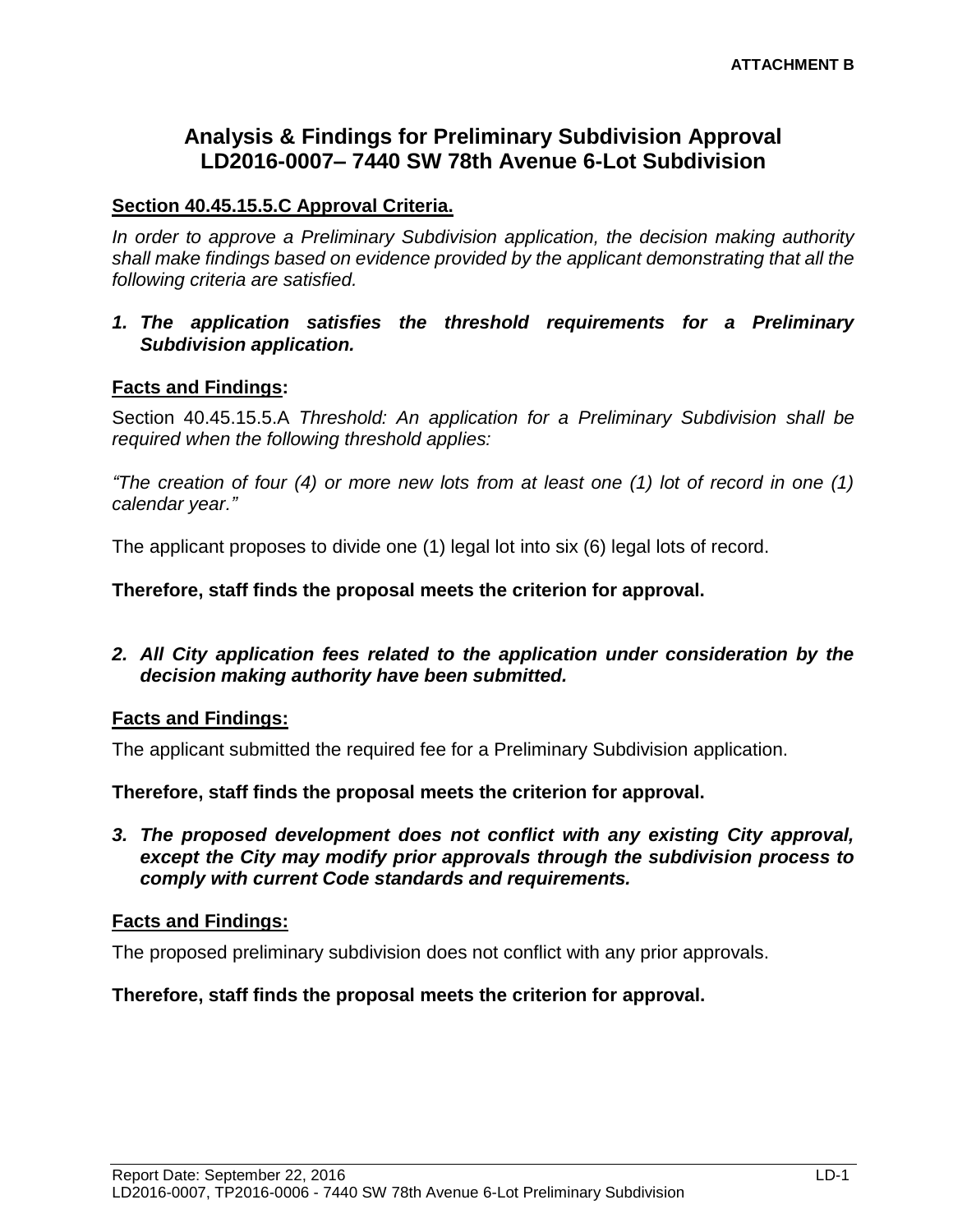*4. Oversized lots resulting from the subdivision shall have a size and shape which will facilitate the future potential partitioning or subdividing of such oversized lots in accordance with the requirements of the Development Code. In addition, streets, driveways, and utilities shall be sufficient to serve the proposed subdivision and future potential development on oversized lots. Easements and rights-of-way shall either exist or be proposed to be created such that future partitioning or subdividing is not precluded or hindered, for either the oversized lot or any affected adjacent lot.*

### **Facts and Findings:**

Oversized lots are defined by the Beaverton Development Code as lots which are greater than twice the minimum lot size allowed by the subject zoning district. Approval of LD2016- 0007 will bring the existing oversized lot into conformance with the R7 minimum lot size standards.

**Therefore, staff finds the proposal meets the criterion for approval.**

*5. If phasing is requested by the applicant, the requested phasing plan meets all applicable City standards and provides for necessary public improvements for each phase as the project develops.*

# **Facts and Findings:**

The applicant is not requesting a phasing plan.

#### **Therefore, staff finds the criterion for approval is not applicable.**

*6. Applications that apply the lot area averaging standards of Section 20.05.15.D. shall demonstrate that the resulting land division facilitates the following:*

### **Facts and Findings:**

The applicant is not requesting lot averaging standards.

**Therefore, staff finds the proposal meets the criterion is not applicable.**

*7. Applications that apply the lot area averaging standards of Section 20.05.15.D. shall not require further Adjustment or Variance approvals for the Land Division.*

### **Facts and Findings:**

The applicant is not requesting lot averaging standards.

### **Therefore, staff finds the criterion for approval is not applicable.**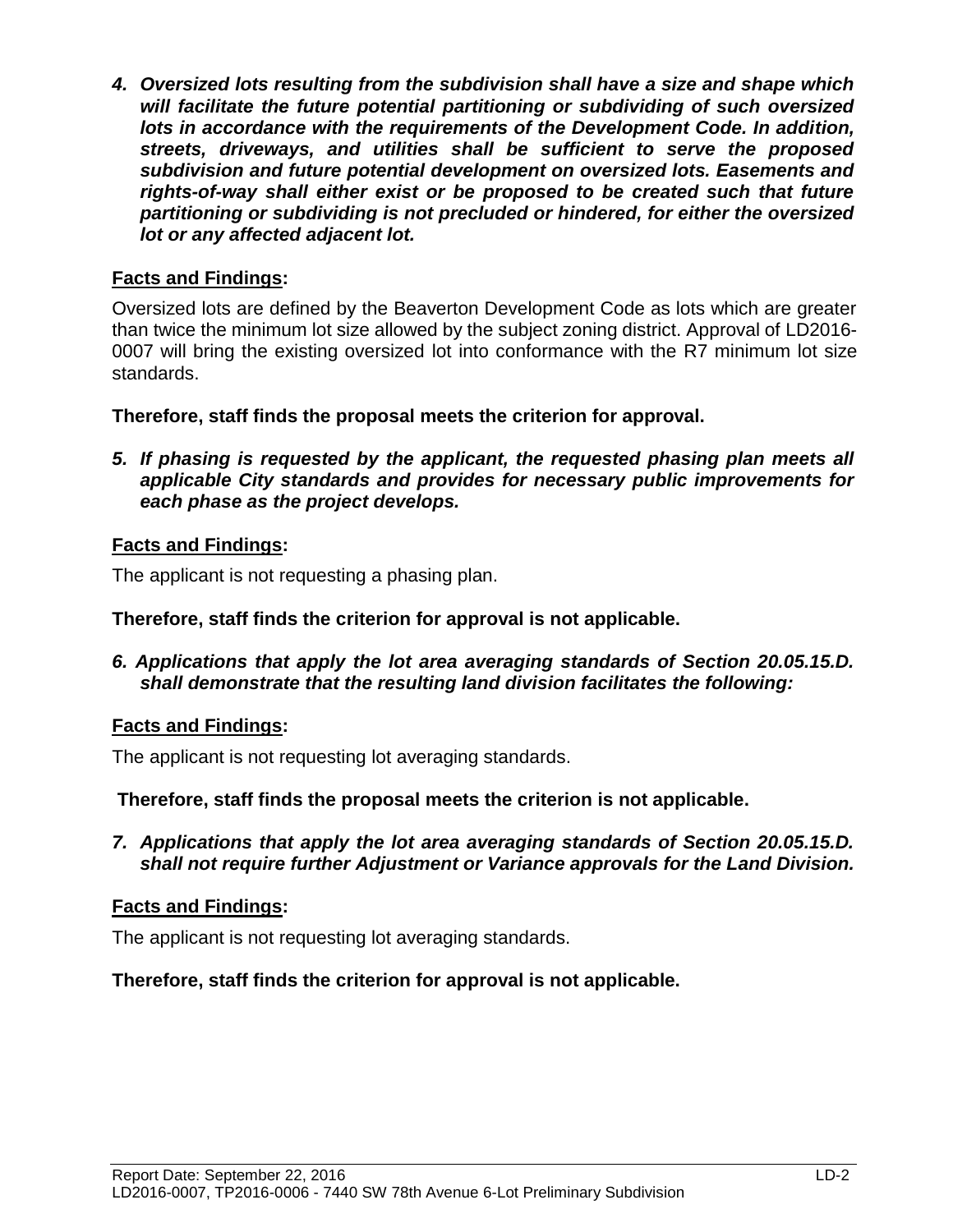#### *8. The proposal does not create a lot which will have more than one (1) zoning designation.*

# **Facts and Findings:**

Approval of LD2016-0007 will result in all six (6) lots created by the proposal retaining the Urban Standard Density (R7) zoning designation.

### **Therefore, staff finds the proposal meets the criterion for approval.**

#### *9. Applications and documents related to the request requiring further City approval shall be submitted to the City in the proper sequence.*

### **Facts and Findings:**

The applicant has submitted this Preliminary Subdivision application and a Tree Plan Two application for this project. Concurrent review of the applications satisfies this criterion. No other applications are required of the applicant for this stage of City approvals.

#### **Therefore, staff finds the proposal meets the criterion for approval.**

#### **RECOMMENDATION**

**Based on the facts and findings presented, staff recommends APPROVAL of LD2016-0007 (7440 SW 78th Avenue 6-Lot Subdivision) subject to the applicable conditions identified in Attachment F.**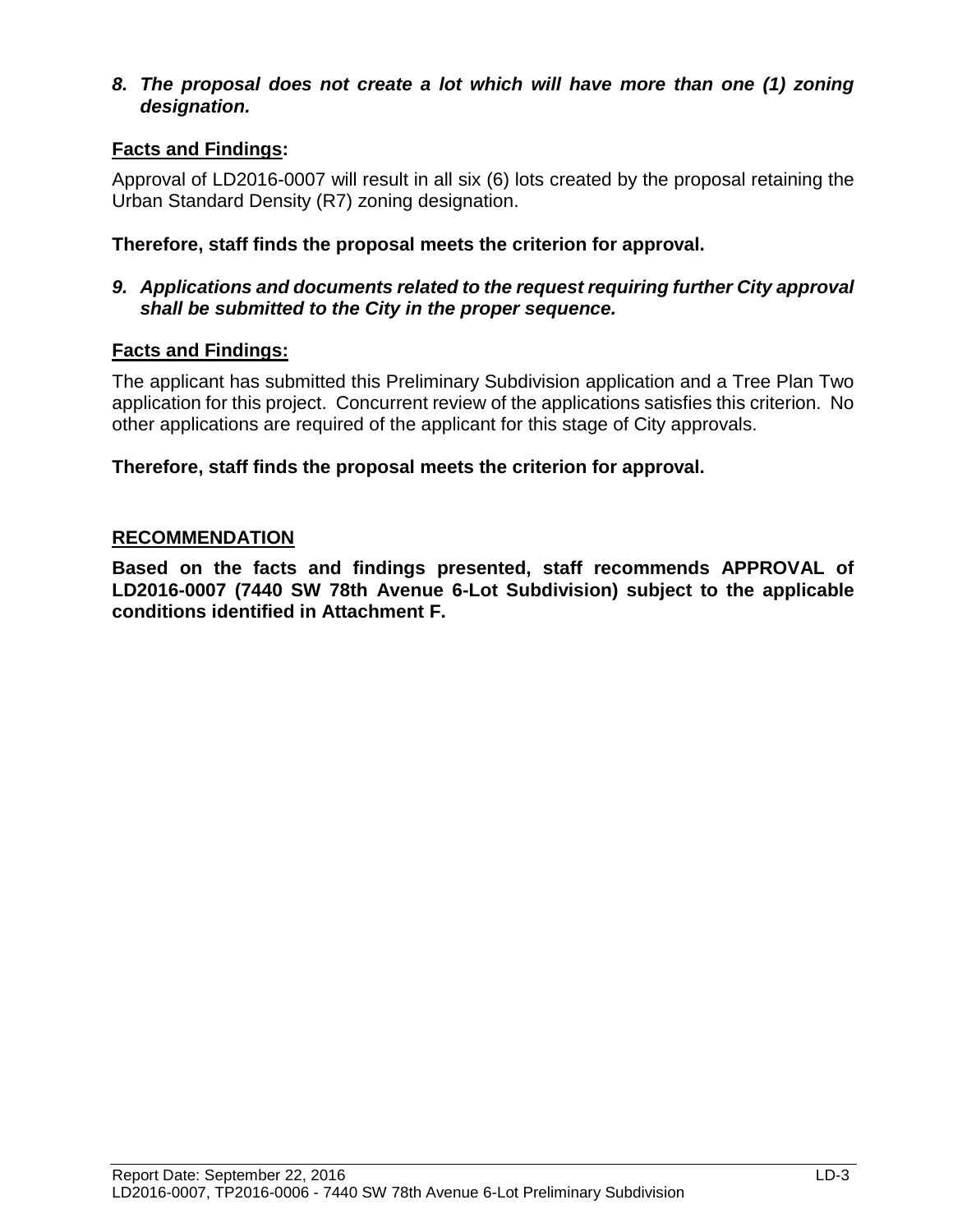# **Land Division Standards Code Conformance Analysis**

| <b>CODE</b><br><b>STANDARD</b>             | <b>CODE REQUIREMENT</b>                                                                                                                                                                                                                                                                                                                                                                                                                                                                                                    | <b>PROJECT PROPOSAL</b>                    | <b>MEETS</b><br>CODE? |  |
|--------------------------------------------|----------------------------------------------------------------------------------------------------------------------------------------------------------------------------------------------------------------------------------------------------------------------------------------------------------------------------------------------------------------------------------------------------------------------------------------------------------------------------------------------------------------------------|--------------------------------------------|-----------------------|--|
| <b>Grading Standards</b>                   |                                                                                                                                                                                                                                                                                                                                                                                                                                                                                                                            |                                            |                       |  |
| 60.15.10.1<br>Applicability                | Grading standards apply to all land The proposal is subject to the<br>divisions where grading<br>proposed but do not supersede<br>Section 60.05.25 Design Review.                                                                                                                                                                                                                                                                                                                                                          | grading standards contained Yes<br>herein. |                       |  |
| 60.15.10.3.A-E<br><b>Grading Standards</b> | Maximum of either (2), (4), (6), (8) The applicant states that the<br>or (10) foot slope differentials from maximum grade differential for Yes<br>abutting property.                                                                                                                                                                                                                                                                                                                                                       | 2 feet.                                    |                       |  |
|                                            | <b>Utility Undergrounding</b>                                                                                                                                                                                                                                                                                                                                                                                                                                                                                              |                                            |                       |  |
| 60.65.15<br>Utility Undergrounding         | All existing and proposed utility<br>lines within and contiguous to the<br>subject property, including, but not<br>$\begin{vmatrix}$ limited to, those required for The applicant has proposed to $\begin{vmatrix} 1 & 0 \\ 0 & 1 \end{vmatrix}$ interting the value of $\begin{vmatrix} 1 & 0 \\ 0 & 1 \end{vmatrix}$ interting the value of $\begin{vmatrix} 1 & 0 \\ 0 & 1 \end{vmatrix}$ interting $\begin{vmatrix} 1 & 0 \\ 0 & 1$<br>television services and related<br>facilities shall be<br>placed<br>underground |                                            |                       |  |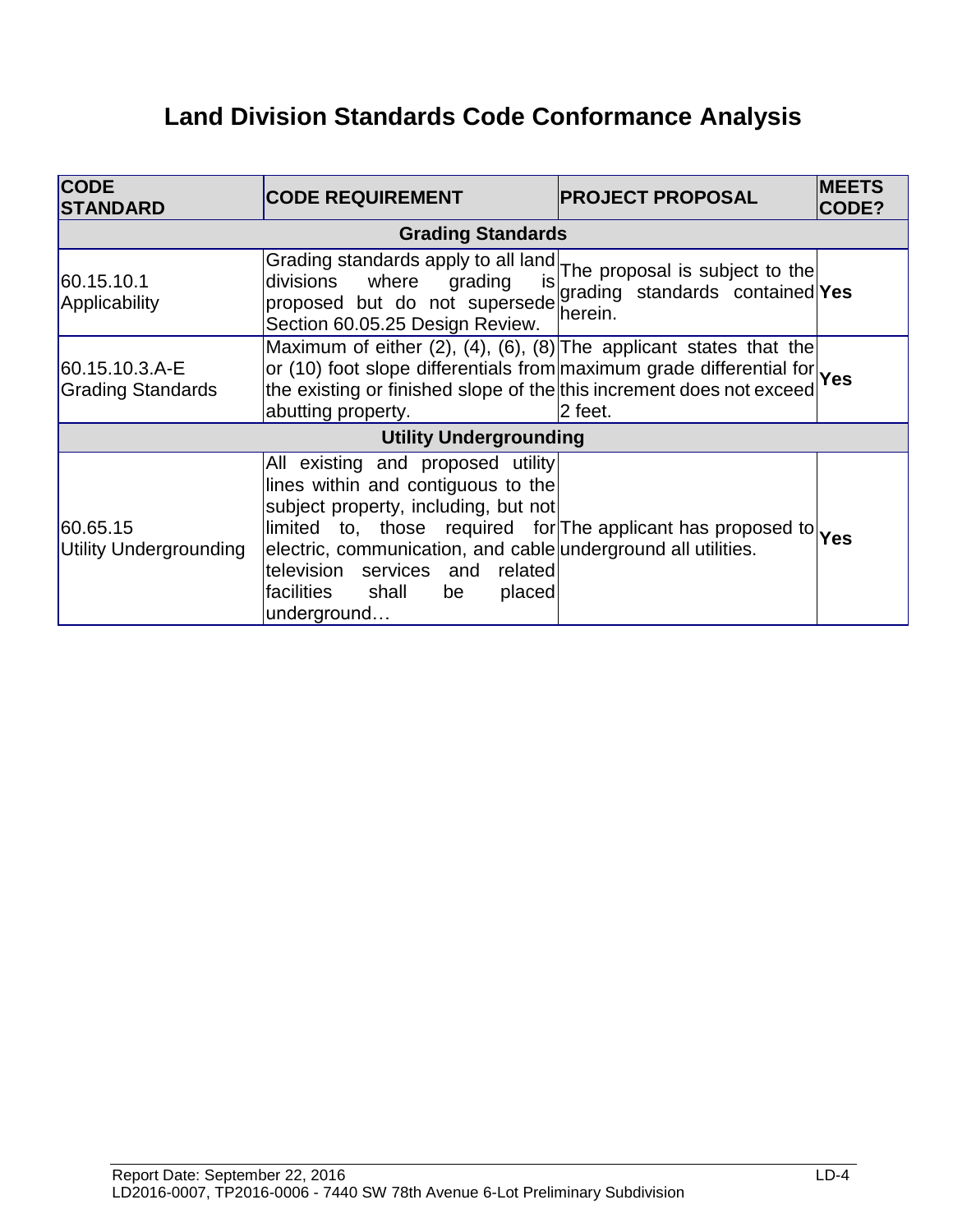# **Analysis & Findings for Tree Plan Two Approval TP2016-0006 – 7440 SW 78th Avenue 6-Lot Subdivision**

#### **Section 40.90.05 Purpose:**

Healthy trees and urban forests provide a variety of natural resource and community benefits for the City of Beaverton. Primary among those benefits is the aesthetic contribution to the increasingly urban landscape. Tree resource protection focuses on the aesthetic benefits of the resource. The purpose of a Tree Plan application is to provide a mechanism to regulate pruning, removal, replacement, and mitigation for removal of Protected Trees (Significant Individual Trees, Historic Trees, trees within Significant Groves and Significant Natural Resource Areas (SNRAs), and Community Trees thus helping to preserve and enhance the sustainability of the City's urban forest. This Section is carried out by the approval criteria listed herein and implements the SNRA, Significant Grove, Significant Individual Tree, and Historic Tree designations as noted or mapped in Comprehensive Plan Volume III.

### **40.90.15.2.C Approval Criteria:**

In order to approve a Tree Plan Two application, the decision making authority shall make findings of fact based on evidence provided by the applicant demonstrating that all the following criteria are satisfied:

*1. The proposal satisfies the threshold requirements for a Tree Plan Two application.*

### **Facts and Findings:**

Staff finds the proposal meets Tree Plan Two Threshold #1:

*1. "Removal of five (5) or more Community Trees, or more than 10% of the number of Community Trees on the site, whichever is greater, within a one (1) calendar year period, except as allowed in 40.90.10.1."* 

Staff has reviewed the information submitted in the arborist report and compared this to the applicant's written information and has assessed that the applicant is proposing to remove twenty seven (27) community trees from the project site. Community Trees are healthy trees with diameters larger than 10-inches at breast height which are not fruit or nut trees.

#### **Therefore, staff finds that the proposal meets the criterion for approval.**

*2. All City application fees related to the application under consideration by the decision making authority have been submitted.*

#### **Facts and Findings:**

The City of Beaverton received the appropriate fee for a Tree Plan Two application.

#### **Therefore, staff finds that the proposal meets the criterion for approval.**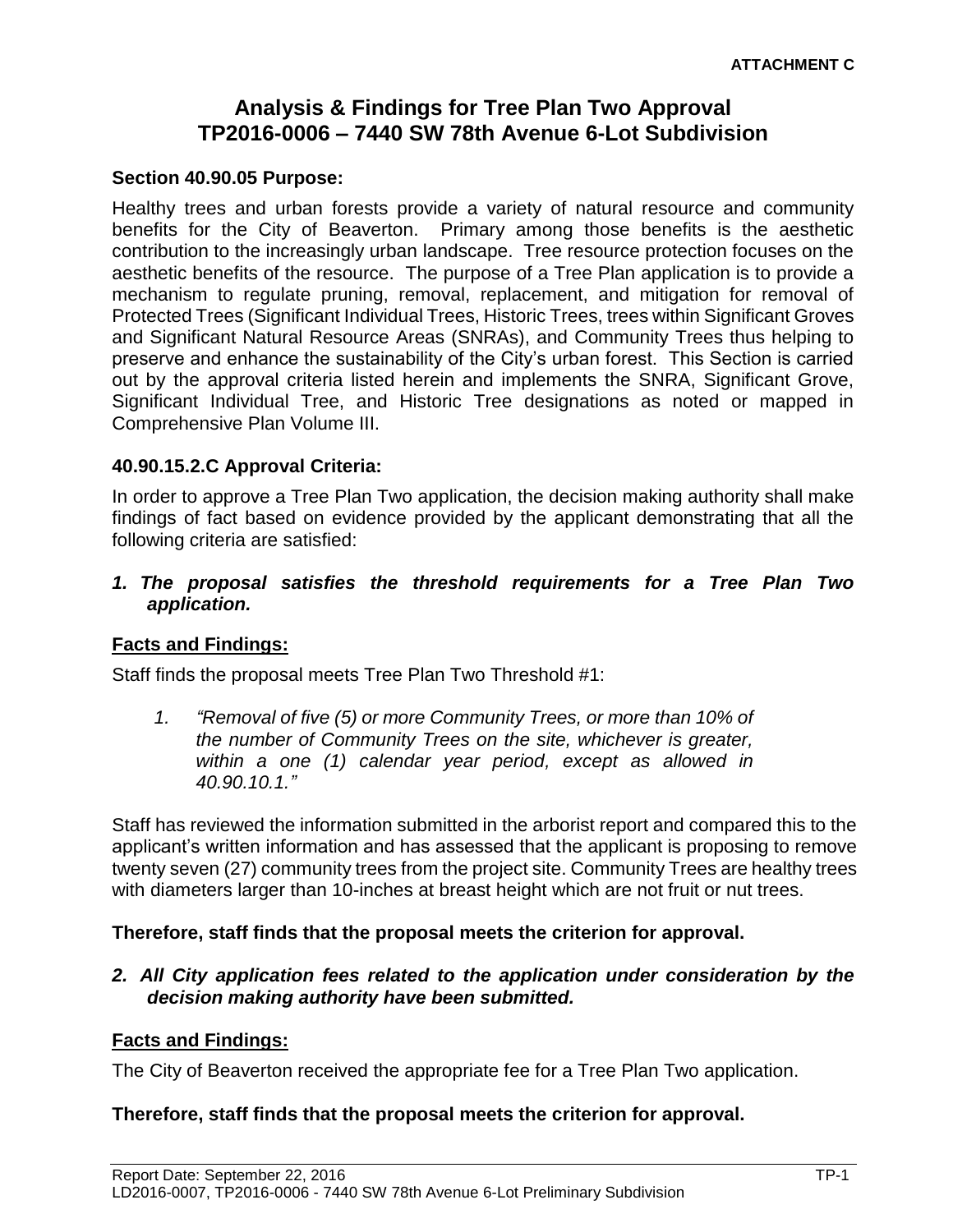*3. If applicable, removal of any tree is necessary to observe good forestry practices according to recognized American National Standards Institute (ANSI) A300- 1995 standards and International Society of Arborists (ISA) standards on the subject.*

### **Facts and Findings:**

The applicant states it is necessary to remove trees for the construction of the houses, driveways, sidewalks and planter strips. No trees are proposed for removal in order to meet ANSI standards.

### **Therefore, staff finds that this approval criterion is not applicable.**

#### *4. If applicable, removal of any tree is necessary to accommodate physical development where no reasonable alternative exists.*

### **Facts and Findings:**

The applicant states that they have explored many options for development of the site and found that the proposed configuration is the most efficient for circulation and parking. The proposed removal of twenty seven (27) community trees, is necessary for construction of the houses, driveways, sidewalks and planter strips. In this case, a reasonable alternative to removing the trees was not apparent.

#### **Therefore, staff finds that the proposal meets the criterion for approval.**

*5. If applicable, removal of any tree is necessary because it has become a nuisance by virtue of damage to property or improvements, either public or private, on the subject site or adjacent sites.*

### **Facts and Findings:**

The removal of trees shown on the plan(s) is for the construction of the single-family residential development, including, but not limited to: single family home sites, driveways, sidewalk/planter strips and pedestrian walkways. No trees are proposed for removal in order to eliminate a nuisance.

#### **Therefore, staff finds that this approval criterion is not applicable.**

*6. If applicable, removal is necessary to accomplish public purposes, such as installation of public utilities, street widening and similar needs, where no reasonable alternative exists without significantly increasing public costs or reducing safety.*

#### **Facts and Findings:**

The removal of trees shown on the plan(s) are for the construction of the single-family residential development, including, but not limited to: all associated parking and pedestrian walkways. No trees are proposed for removal in order to accomplish public purposes.

#### **Therefore, staff finds that this approval criterion is not applicable.**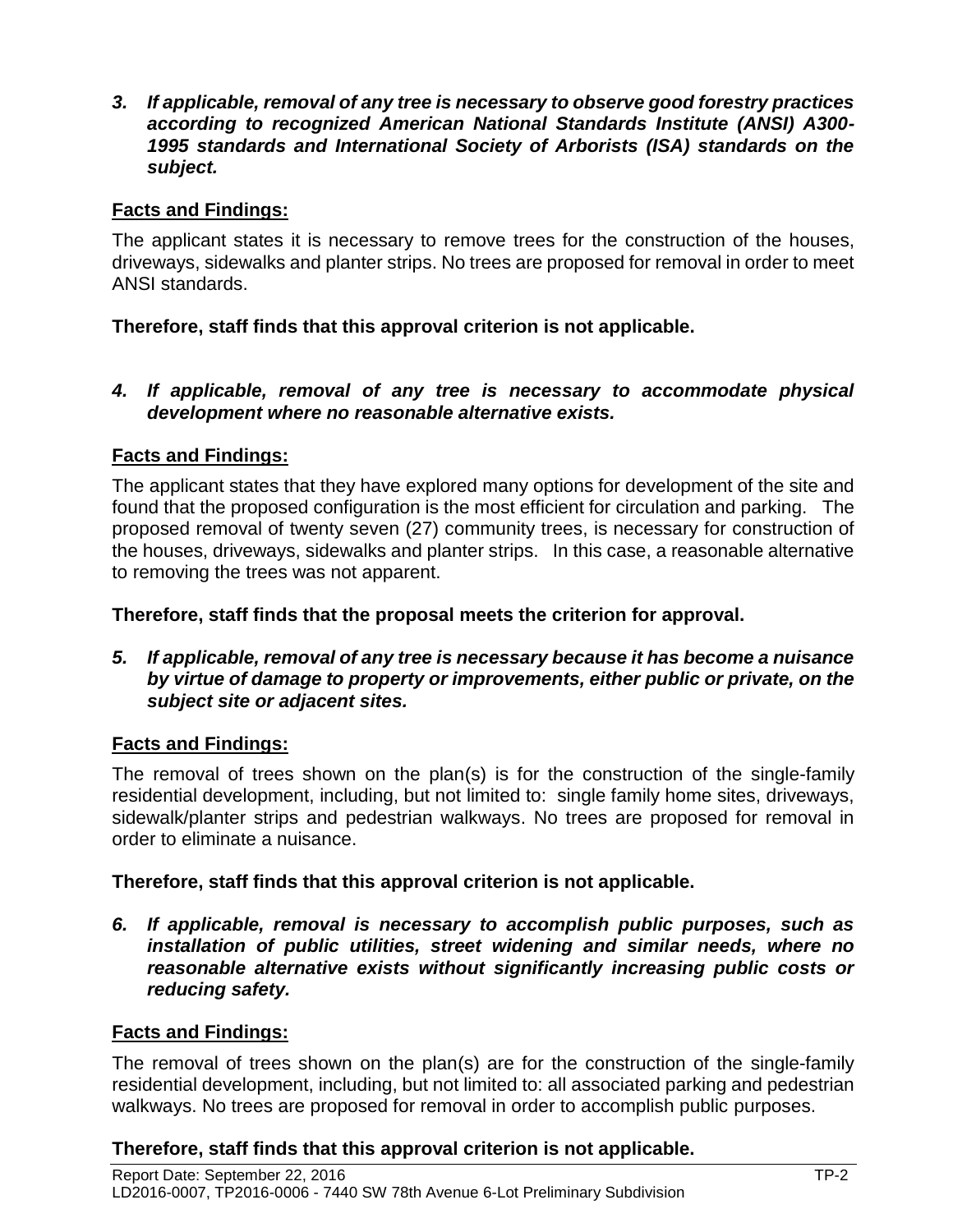- *7. If applicable, removal of any tree is necessary to enhance the health of the tree, grove, SNRA, or adjacent trees to eliminate conflicts with structures or vehicles.*
- *8. If applicable, removal of a tree(s) within a SNRA or Significant Grove will not result in a reversal of the original determination that the SNRA or Significant Grove is significant based on criteria used in making the original significance determination.*
- *9. If applicable, removal of a tree(s) within a SNRA or Significant Grove will not result in the remaining trees posing a safety hazard due to the effects of wind throw.*

### **Facts and Findings:**

In response to criteria 7, 8, 9 above, staff finds that the site does not contain an SNRA area containing wetland, creek, and riparian habitat. The removal of trees shown on the plan is for the construction of the buildings and associated parking. No trees are proposed for removal in order to enhance health or to eliminate conflicts with structures or vehicles.

#### **Therefore, staff finds that approval criteria 7, 8 and 9 are not applicable.**

#### *10. The proposal is consistent with all applicable provisions of Section 60.60 Trees and Vegetation and Section 60.67 Significant Natural Resources.*

#### **Facts and Findings:**

The site does not contain an SNRA area containing wetland, creek, and riparian habitat. The removal of trees shown on the plan is for the construction of the buildings and associated parking.

Section 60.60 of the Beaverton Development Code, contains regulations for trees and vegetation, including standards for protection, pruning, removal, replacement, and mitigation. All of the trees on the subject site are either exempt, dead or classified as Community Trees, which are defined as, "A healthy tree of at least ten inches (10") DBH located on developed, partially developed, or undeveloped land. Please refer to the table on page TP-5.

Community Trees are those trees not identified as Significant, Historic, Landscape, or Mitigation Trees, trees within a Grove or a Significant Natural Resource Area, or trees that bear edible fruit or nuts grown for human consumption. Community Trees that are to be retained, are required to be protected during development by utilizing fencing, limiting disturbance to the root zones, and not undertaking specific development activities within the protected root areas.

As stated in the findings for Tree Plan Criteria 1-9, the applicant requests removal of most but not all of the Community Trees on the subject lot, so that physical development may be accommodated. Accordingly, Section 60.60 standards regarding protection of these trees are not applicable.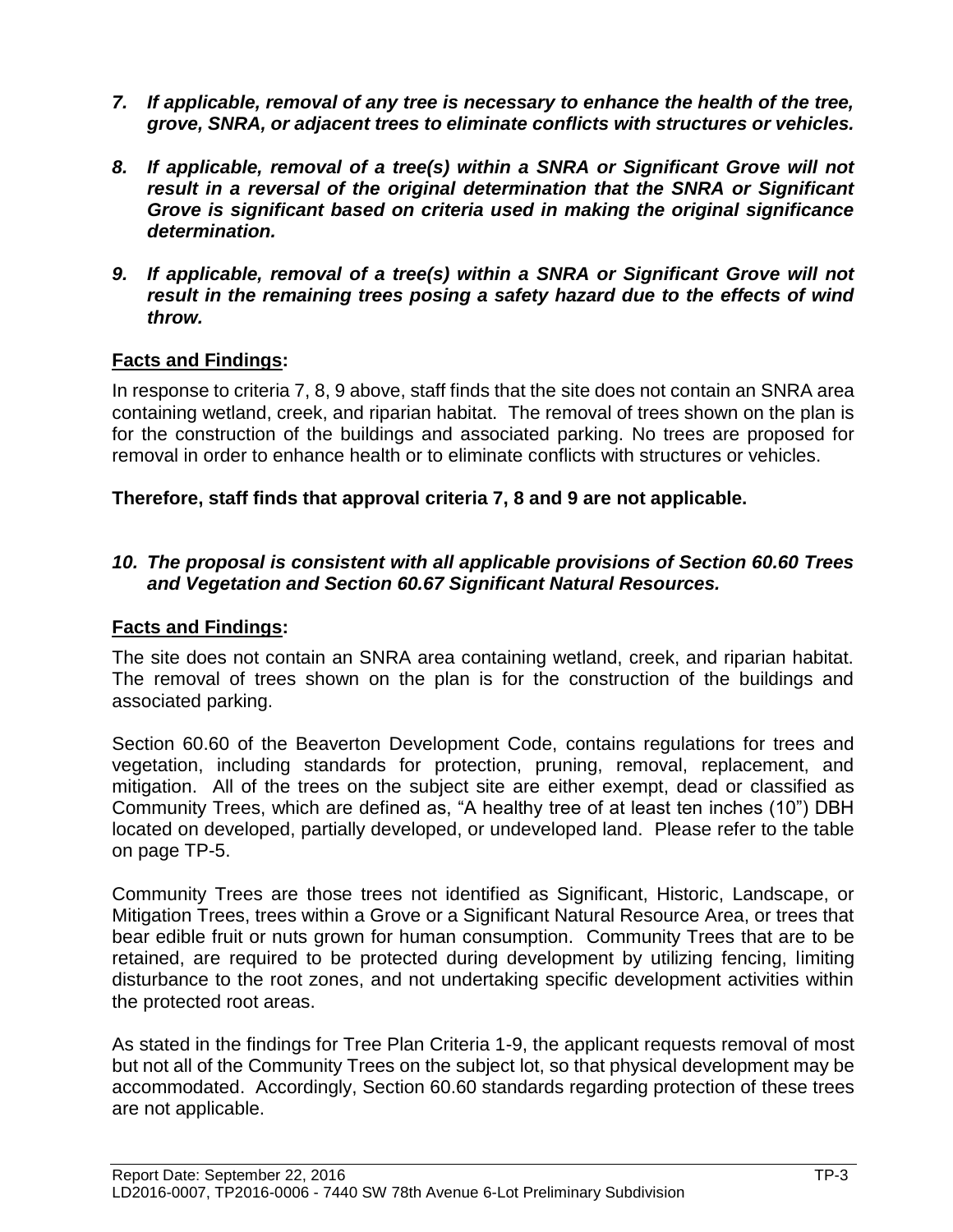The applicant states that they will provide on and off-site tree protection for trees along the west property line, during construction and until building permit issuance for each singlefamily home. This precaution is to help ensure the health of certain trees, in the event that some trees are able to be voluntarily saved by the applicant during the construction process.

**Therefore, staff finds that by meeting the conditions of approval, the proposal meets the criterion.** 

*11. Grading and contouring of the site is designed to accommodate the proposed use and to mitigate adverse effect(s) on neighboring properties, public right-ofway, surface drainage, water storage facilities, and the public storm drainage system.*

# **Facts and Findings:**

Staff cites the findings for the Facilities Review *Criterion J* as it relates to this criterion.

**Therefore, staff finds that by meeting the conditions of approval, the proposal meets the criterion.** 

*12. The proposal contains all applicable application submittal requirements as specified in Section 50.25.1 of the Development Code.*

# **Facts and Findings:**

In the review of the materials during the application review, the Committee found all applicable application submittal requirements, identified in Section 50.25.1 were contained within this proposal. During the time of the review period, the information given appeared to be sufficient.

### **Therefore, staff finds that the proposal meets the criterion for approval.**

#### *13. Applications and documents related to the request, which will require further City approval, shall be submitted to the City in the proper sequence.*

### **Facts and Findings:**

The applicant has submitted this Tree Plan Two application and the associated Preliminary Subdivision application for this project. Concurrent review of the applications satisfies this criterion. No other applications are required of the applicant for this stage of City approvals.

### **Therefore, staff finds the proposal meets the criterion for approval.**

### **RECOMMENDATION**

**Based on the facts and findings presented, staff recommends APPROVAL of TP2016- 0006 – 7440 SW 78th Avenue 6-Lot Subdivision subject to the applicable conditions identified in Attachment F.**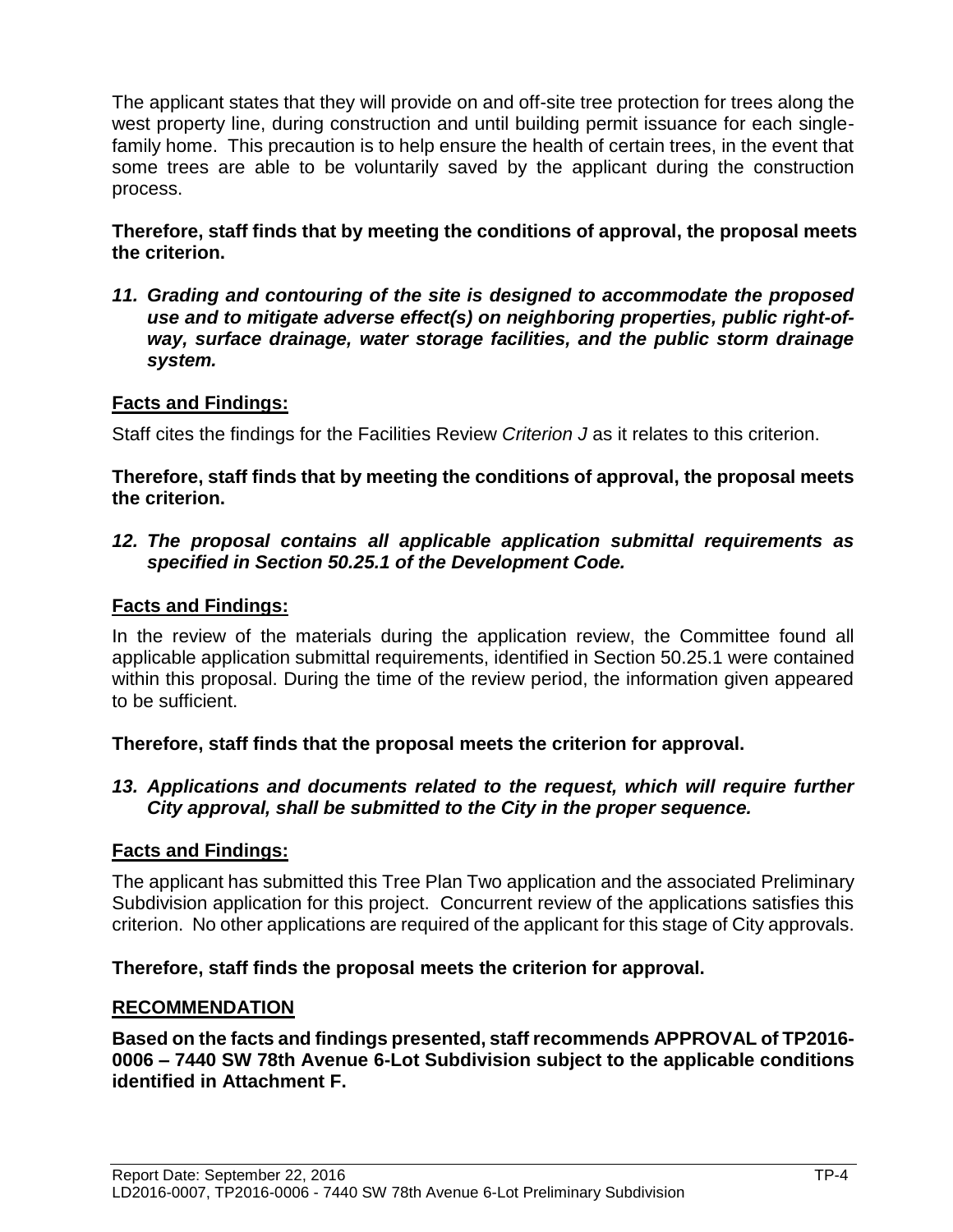# **Trees and Vegetation & Significant Natural Resources Standards Code Conformance Analysis**

| <b>CODE</b><br><b>SECTION</b>    | <b>CODE REQUIREMENT</b>                                                                                                                                                                                                    | <b>PROJECT PROPOSAL</b>                                                                                                                                                                                                                                                                                                                                                                                                                           | <b>MEET</b><br><b>STANDARD</b> |
|----------------------------------|----------------------------------------------------------------------------------------------------------------------------------------------------------------------------------------------------------------------------|---------------------------------------------------------------------------------------------------------------------------------------------------------------------------------------------------------------------------------------------------------------------------------------------------------------------------------------------------------------------------------------------------------------------------------------------------|--------------------------------|
|                                  |                                                                                                                                                                                                                            |                                                                                                                                                                                                                                                                                                                                                                                                                                                   |                                |
| 60.60.15.1A-B                    | <b>Pruning Standards</b>                                                                                                                                                                                                   | 60.60.15 Pruning, Removal, and Preservation Standards<br>The applicant does not<br>proposal pruning.                                                                                                                                                                                                                                                                                                                                              | N/A                            |
| 60.60.15.2.A                     | Removal<br>of<br>Protected<br><b>Trees</b><br>be<br>must<br>in<br>with<br>this<br>accordance<br>section.                                                                                                                   | There are no Protected<br>Trees located on this lot.                                                                                                                                                                                                                                                                                                                                                                                              | N/A                            |
| 60.60.15.2.B-<br>C               | Standards for SNRA &<br><b>Significant Groves</b>                                                                                                                                                                          | <b>Mitigation for Community</b><br>Trees is not required. No<br><b>SNRA's or Significant</b><br>Groves are identified on<br>site.                                                                                                                                                                                                                                                                                                                 | N/A                            |
|                                  |                                                                                                                                                                                                                            | 60.60.20 Tree Protection Standards During Development                                                                                                                                                                                                                                                                                                                                                                                             |                                |
| 60.60.20.1                       | Trees shall be protected<br>during construction by a<br>4' orange plastic fence<br>and activity within the<br>protected root zone shall<br>be limited. Other<br>protections measures<br>may be used with City<br>approval. | The applicant states that<br>all trees not proposed for<br>removal will provide tree<br>protection in accordance<br>with Section 60.60.20.1,<br>during construction and<br>until building permit<br>issuance for each single-<br>family home. This<br>precaution is to help<br>ensure the health of<br>certain trees, in the event<br>that some trees are able<br>to be voluntarily saved by<br>the applicant during the<br>construction process. | <b>YES with CofA</b>           |
| 60.60.25 Mitigation Requirements |                                                                                                                                                                                                                            |                                                                                                                                                                                                                                                                                                                                                                                                                                                   |                                |
| 60.60.25                         | <b>Mitigation Standards:</b><br>Mitigation is not required<br>for Community Trees.                                                                                                                                         | Mitigation is not required.<br>Applicant has provided<br>street trees and a storm<br>water tract that will be<br>landscaped in accordance<br>with Clean Water Services<br>standards during the Site<br>Development review.                                                                                                                                                                                                                        | N/A                            |
|                                  |                                                                                                                                                                                                                            | <b>60.67 Significant Natural Resources</b>                                                                                                                                                                                                                                                                                                                                                                                                        |                                |
| 60.67.05<br>60.67.10             | Development activities in<br>locations of possible<br>significant natural<br>resources                                                                                                                                     | No significant natural<br>resources exist on site.                                                                                                                                                                                                                                                                                                                                                                                                | N/A                            |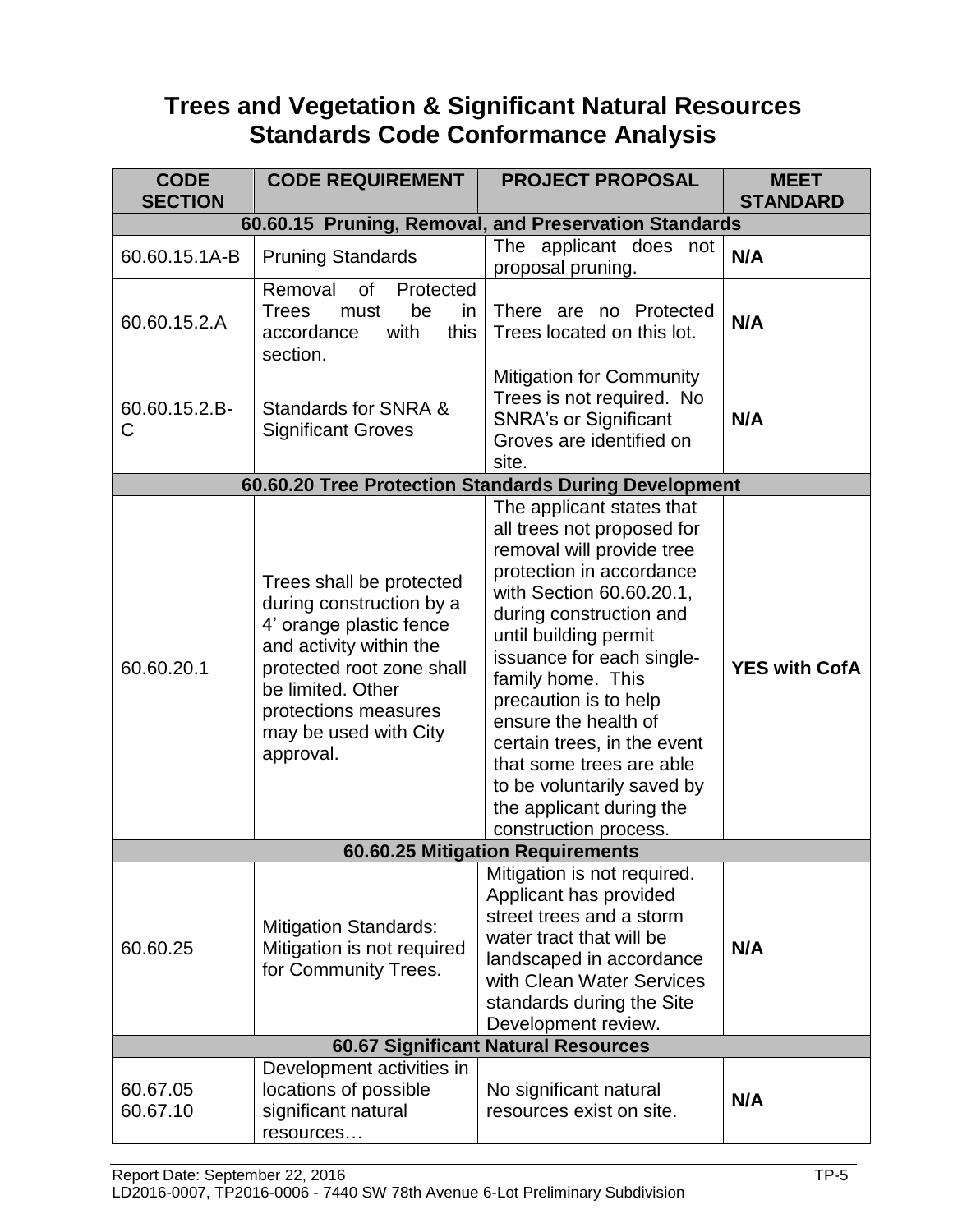# **CONDITIONS OF APPROVAL LD2016-0007, TP2016-0006 7440 SW 78th Avenue 6-Lot Preliminary Subdivision**

1. Final decision shall expire automatically two (2) years from the effective date of this decision per Expiration of a Decision (BDC Section 50.90) unless the approval is enacted either through construction or establishment of use or an Extension of a Decision (BDC Section 50.93) is filed on or before the two (2) year time period. (Planning/JST)

# **TP2016-0006 - Tree Plan Two**

- 2. TP2016-007 is subject to approval of LD2016-0007. (Planning/JST)
- 3. Ensure that all associated applications, including the Preliminary Subdivision, have been approved and are consistent with the submitted plans. (Planning Division/JST)
- 4. At the conclusion of the construction the applicant shall submit a report showing which Community Trees were kept, if any and which were removed. (Planning Division/JST)
- 5. Provide on and off-site (where applicable with adjacent property owners approval), tree protection for all trees not proposed to be removed and for any tree that is approved to be removed but may not need to be removed until construction of the future homes commences or where the developer feels that a particular tree could potentially be saved during construction and until building permit issuance for each single-family home. This precaution is to help ensure the health of certain trees in the event that some trees are able to be voluntarily saved during the construction process. Tree protection shall be inspected by the City Arborist (Planning Division/JST)

### **LD2016-0007– Preliminary Subdivision**

#### **Prior to any site work commencing and issuance of the site development permit, the applicant shall:**

- 6. LD2016-0007 is subject to approval of TP2016-0007.
- 7. Provide plans that show smooth transitions from the curb-tight portion to the standard portion of the sidewalk on SW 78<sup>th</sup> Avenue and transitions from the north and south ends of the sidewalks to the street for both SW 77<sup>th</sup> and SW 78<sup>th</sup> Avenues, to avoid an abrupt termination of the sidewalks. (Planning Division/JST)
- 8. SW 78th Avenue is classified as a Washington County (L2) local street and has an existing right-of-way adjacent to the subject lot of approximately 20-feet wide from center line, which is less than the required 28-feet width needed to accommodate the full sidewalk and planter strip. Therefore additional right-of-way dedication of 8-feet is required.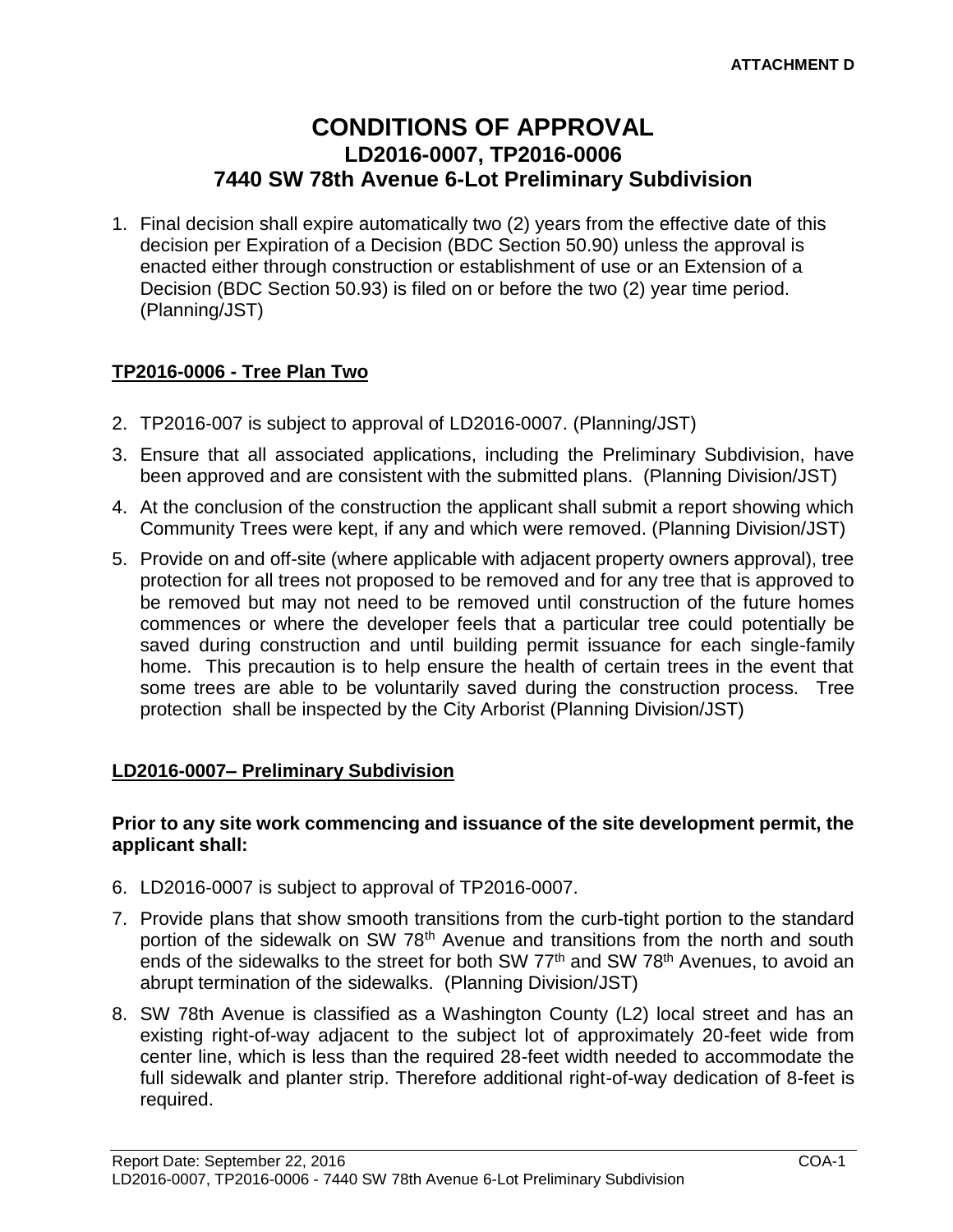- 9. SW 77th Avenue is classified as a City of Beaverton (L2) local street and has an existing right-of-way adjacent to the subject lot of approximately 20-feet wide from center line, which is less than the required 28-feet width needed. Therefore additional right-of-way dedication of 8-feet is required to accommodate the full sidewalk and planter strip.
- 10.Submit plans for required street trees in accordance with the Beaverton Engineering Design Manual and Standard Drawings and the City's Street Tree Program. (Planning Division/JST)
- 11.Submit the required plans, application form, fee, and other items needed for a complete site development permit application per the applicable review checklist. (Site Development Div./JJD)
- 12.Contract with a professional engineer to design and monitor the construction for any work governed by Beaverton Municipal Code 9.05.020, as set forth in Ordinance 4417 (City Engineering Design Manual and Standard Drawings), Beaverton Development Code (Ordinance 2050, 4010 +rev.), the Clean Water Services District Design and Construction Standards (June 2007, Resolution and Ordinance 2007-020), and the City Standard Agreement to Construct and Retain Design Professionals in Oregon. (Site Development Div./JJD)
- 13.Submit a completed and executed City Standard Agreement to Construct Improvements and Retain Design Professional(s) Registered in Oregon. After the site development permit is issued, the City Engineer and the Planning Director must approve all revisions as set out in Ordinances 2050, 4010+rev., and 4417; however, any required land use action shall be final prior to City staff approval of the engineering plan revision and work commencing as revised. (Site Development Div./JJD)
- 14.Have the ownership of the subject property guarantee all public improvements, site grading, storm water management (quality and quantity) facilities, facility landscape planting, and common driveway construction by submittal of a City-approved security. The security approval by the City consists of a review by the City Attorney for form and the City Engineer for amount, equivalent to 100 percent or more of estimated construction costs. (Site Development Div./JJD)
- 15.Submit any required off-site easements, executed and ready for recording, to the City after approval by the City Engineer for legal description of the area encumbered and City Attorney as to form. (Site Development Div./JJD)
- 16.Submit to the City a copy of issued permits or other approvals as needed from Washington County for work within, and/or construction access to 77th Ave., 78th Ave., and Garden Home Rd. (Site Development Div./JJD)
- 17.Submit a copy of issued permits or other approvals as needed from the Tualatin Valley Water District for public water system construction, backflow prevention facilities, and service extensions. (Site Development Div./JJD)
- 18.Have obtained the Tualatin Valley Fire and Rescue District Fire Marshal's approval of the site development plans as part of the City's plan review process. (Site Development Div./JJD)
- 19.Have obtained approvals needed from the Clean Water Services District for storm system connections as a part of the City's plan review process. (Site Development Div./JJD)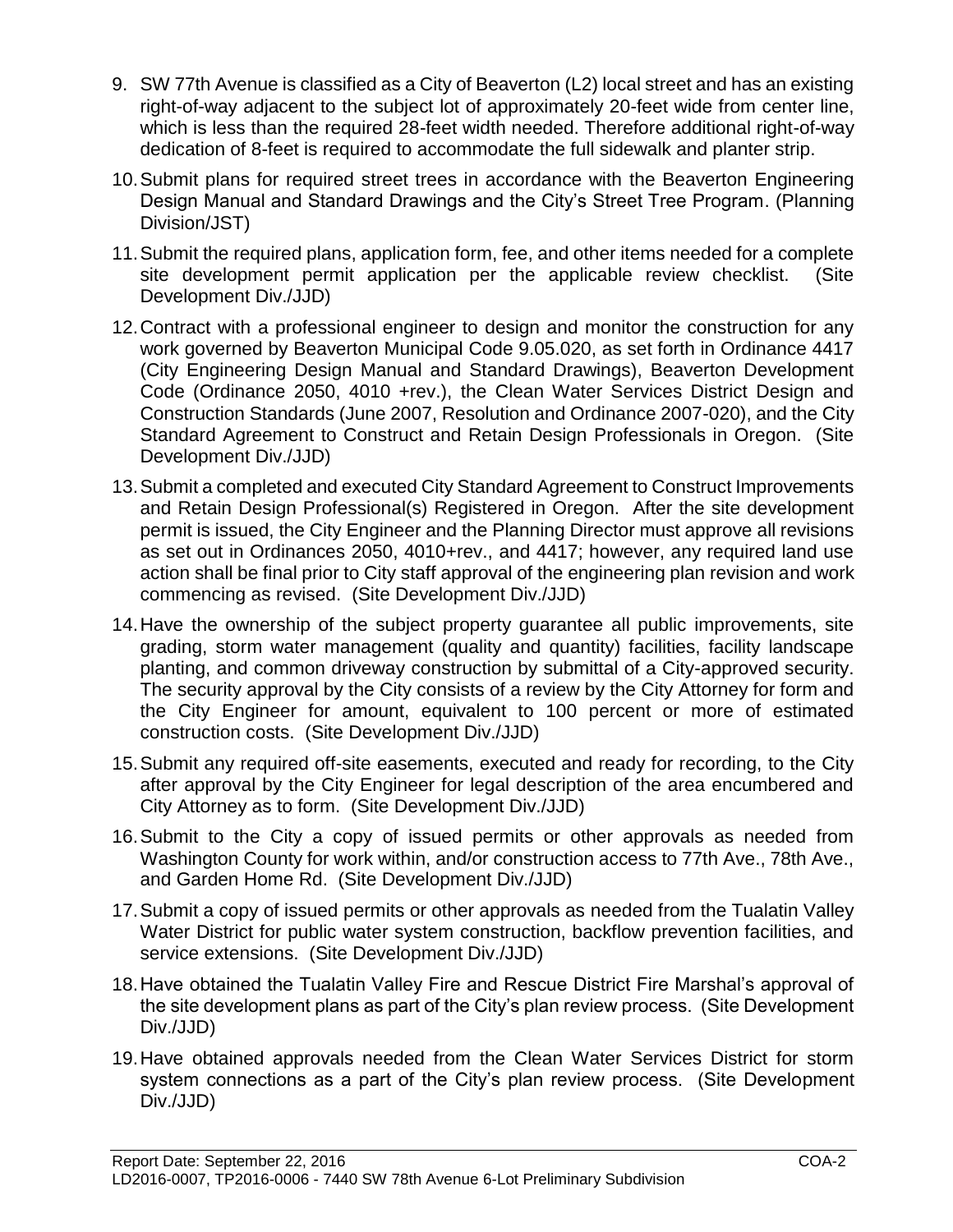- 20.Provide a detailed drainage analysis of the subject site and prepare a report prepared by a professional engineer meeting the standards set by the City Engineer. The analysis shall identify all contributing drainage areas and plumbing systems on and adjacent to the site with the site development permit application. The analysis shall also delineate all areas on the site that are inundated during a 100-year storm event in addition to any mapped FEMA flood plains and flood ways. (Site Development Div./JJD)
- 21.Provide construction plans that show how each lot will be independently served by utility systems as required by the City Engineer and City Building Official per City standards. All site sewer (storm and sanitary) plumbing that serves more than one lot, or crosses onto another lot, shall be considered a public system and shall be constructed to the requirements of the City Engineer. Sheet flow of surface water from one lot's paved area to another lot's paved area shall not be considered a direct plumbing service. (Site Development Div./JJD)
- 22.Submit a design for the grading surrounding, adjacent, and within the storm water quality facilities designed by a civil engineer or structural engineer for the expected hydrological conditions of the rain gardens/planters. Some minor changes to the grading may be needed in order to provide an adequate containment of the rain gardens/planters. This may require other minor modifications to the proposed storm water management facilities as reflected within the land-use application submittal. This land-use approval shall provide for such minor surface modifications (examples: revised grading or addition of small retaining walls, structure relocation, and interior grade changes less than two vertical feet variance) in the proposed facility without additional land-use applications, as determined by the City Engineer and City Planning Director. (Site Development Div./JJD)
- 23.Submit a revised grading plan showing that each lot has a minimum building pad elevation that is at least one foot higher than the maximum possible high water elevation (emergency overflow) of the storm water management facilities and show a safe overflow route. A minimum finish floor elevation shall established for the future homes based on service provision needs and whichever of the following three is highest in elevation: 1) at least two feet higher than the rim elevation of the downstream public sanitary sewer manhole; 2) two feet higher than the rim/overflow of the LIDA planters; and 3) as necessary to provide adequate fall per engineering and plumbing code standards to the furthest service point. It must also be shown that the existing home to remain will not have any potential adverse drainage impact from the proposed site grading changes, utility construction, and LIDA planter overflow condition. (Site Development Div./JJD)
- 24.Submit to the City a certified impervious surface determination of the proposed project's new impervious area proposed for any common areas and common private driveways prepared by the applicant's engineer, architect, or surveyor. (Site Development Div./JJD)
- 25.Pay storm water system development charges (overall system conveyance and winter detention) for the new impervious area proposed for the common driveway. (Site Development Div./JJD) (Site Development Div./JJD)
- 26.Provide plans for the placement of underground utility lines within the site to the existing homes, and for services to the proposed new home sites. No overhead services shall remain to any lot. If existing utility poles along existing street frontages must be moved to accommodate the proposed improvements, the affected lines must be either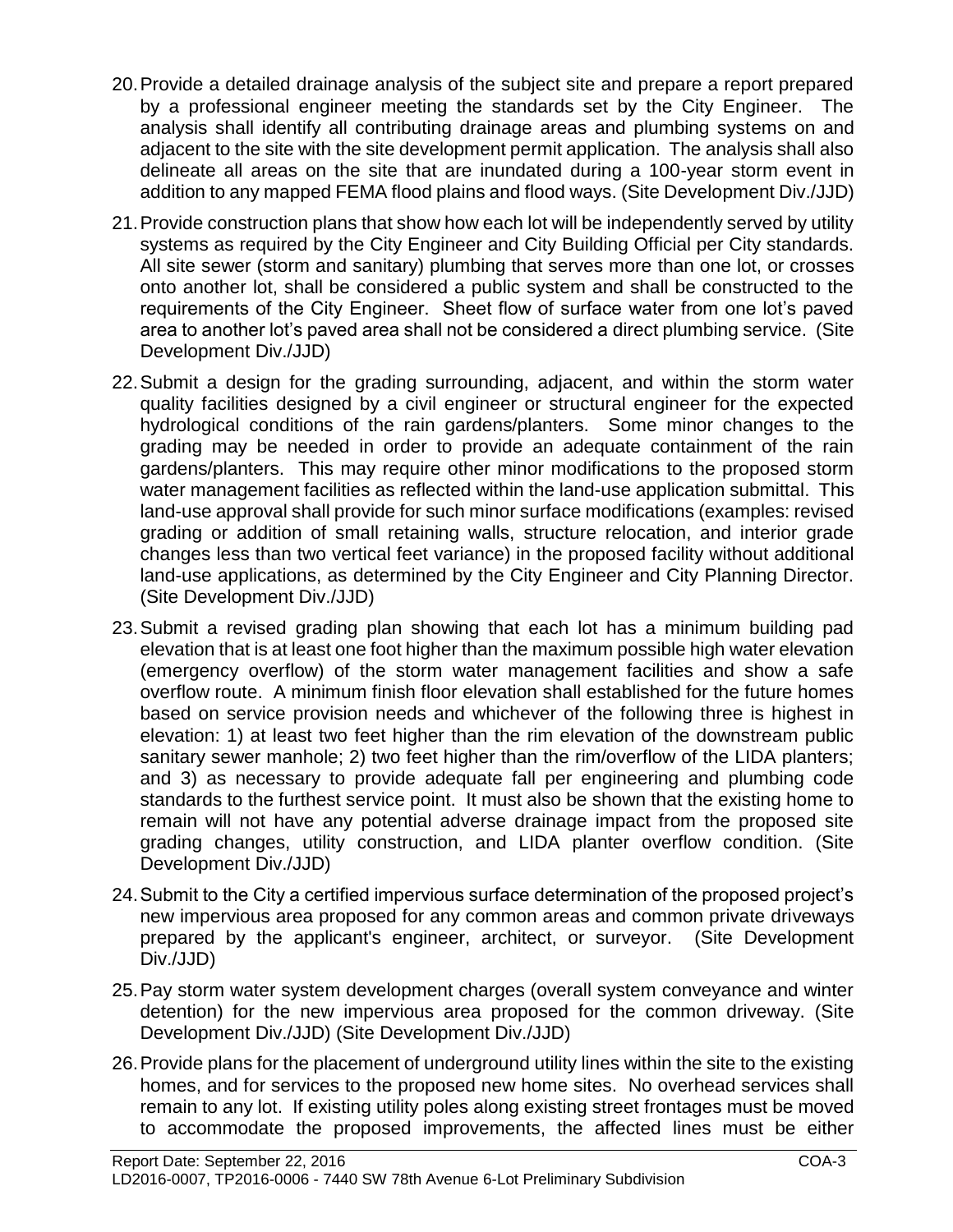undergrounded or a fee in lieu of undergrounding paid per Section 60.65 of the Development Code. (Site Development Div./JJD)

- 27.Provide plans for LED street lights along the site's public street frontages and the common driveway (Illumination levels to be evaluated per City Design Manual, Option C requirements unless otherwise approved by the City Public Works Director). (Site Development Div./JJD)
- 28.Provide plans showing a City standard commercial driveway apron (may be modified to have six foot wings) at the intersection of any private, common driveway and a public street. (Site Development Div./JJD)

# **Prior to approval of the final plat, the applicant shall:**

- 29.Have obtained a design exception from Washington County Land Use and Transportation for the sidewalk along SW 78<sup>th</sup> Avenue. (Planning/JST)
- 30.Have commenced construction of the site development improvements to provide minimum critical public services to each proposed lot (access graded, cored and rocked; wet utilities installed) as determined by the City Engineer and to allow for verification that the location and width of proposed rights of way and easements are adequate for the completed infrastructure, per adopted City standards. (Site Development Div./JJD)
- 31.Show granting of any required on-site easements on the partition plat, along with plat notes as approved by the City Engineer for area encumbered and County Surveyor as to form and nomenclature. The applicant's engineer or surveyor shall verify all preexisting and proposed easements are of sufficient width to meet current City standards in relation to the physical location of existing site improvements. (Site Development Div./JJD)
- 32.Submit an owner-executed, notarized, City/CWS standard private stormwater facilities maintenance agreement, with maintenance plan and all standard exhibits for each parcel, ready for recording concurrently with the final plat at Washington County. (Site Development Div./JJD) (Planning/JST)

# **Prior to building permit issuance for a new home, the applicant shall:**

- 33.Submit a complete site development permit application and obtain the issuance of site development permit from the Site Development Division. (Site Development Div./JJD)
- 34.Have recorded the final plat with the County Surveyor and submitted a copy to the City. (Site Development Div./JJD)
- 35.Have substantially completed the site development improvements as determined by the City Engineer. (Site Development Div./JJD)
- 36.Submit plans that reflect the minimum finish floor elevations determined and shown on the approved site development plans based on service provision needs and whichever of the following three is highest in elevation: 1) at least two feet higher than the rim elevation of the downstream public sanitary sewer manhole; 2) two feet higher than the rim/overflow of the LIDA planters; and 3) as necessary to provide adequate fall per engineering and plumbing code standards to the furthest service point. (Site Development Div./JJD)